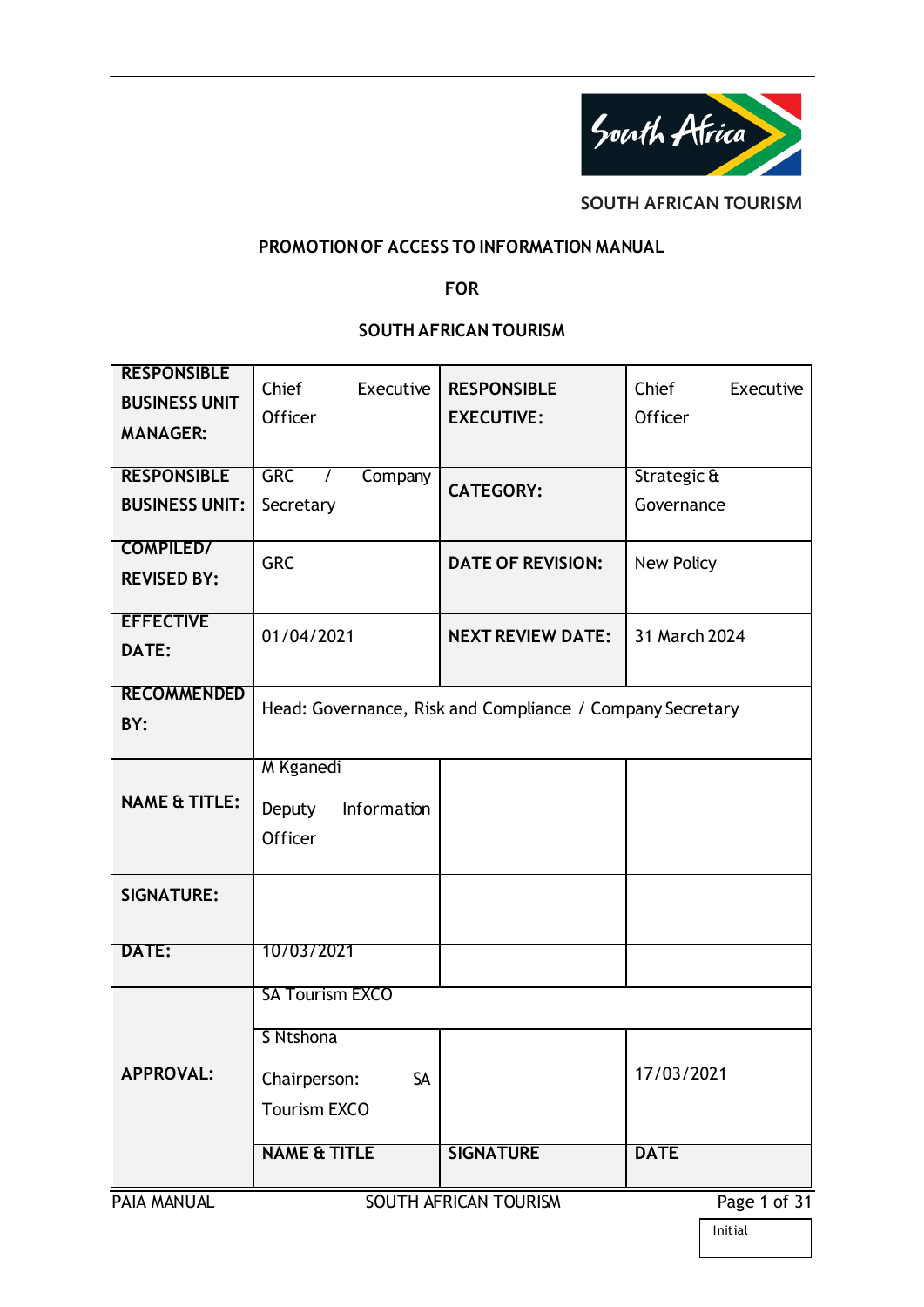#### **INDEX**

| 1 <sub>1</sub> |                                                       |  |
|----------------|-------------------------------------------------------|--|
| 2.             |                                                       |  |
| 3.             |                                                       |  |
| 4.             |                                                       |  |
| 5.             |                                                       |  |
| 6.             |                                                       |  |
| 7 <sub>1</sub> |                                                       |  |
| 8.             |                                                       |  |
| 9.             | DESCRIPTION OF SUBJECTS ON WHICH SAT HOLDS RECORDS 12 |  |
| 10.            |                                                       |  |
| 11.            |                                                       |  |
| 12.            |                                                       |  |
| 13.            |                                                       |  |
| 14.            |                                                       |  |
| 15.            |                                                       |  |
| 16.            |                                                       |  |
|                |                                                       |  |
|                |                                                       |  |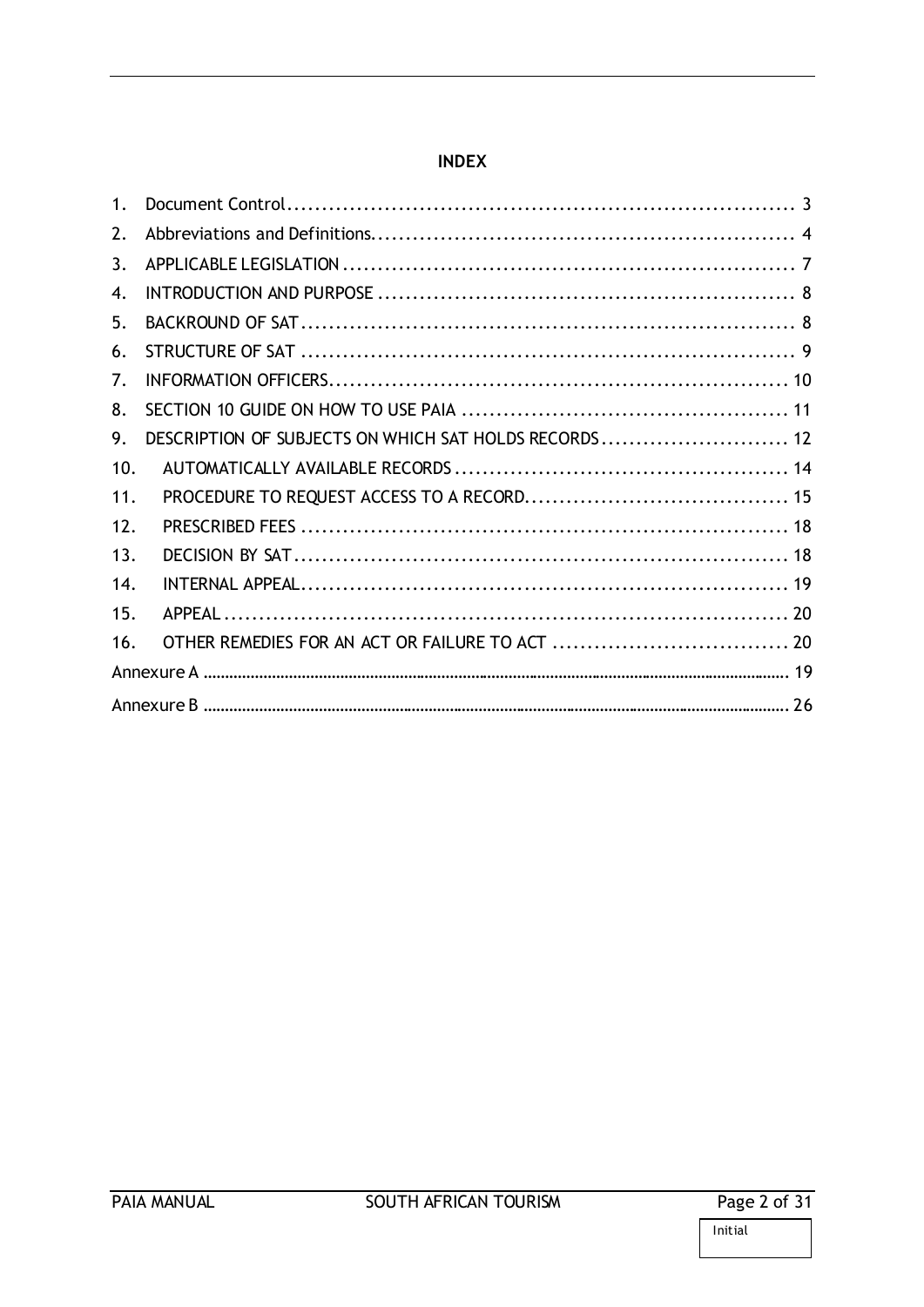### <span id="page-2-0"></span>**1. Document Control**

| <b>VERSION DATE</b> | <b>CUSTODIAN</b> | <b>SUMMARY OF CHANGES</b> |
|---------------------|------------------|---------------------------|

|  | 27/11/2020   GRC / Company   New Policy |  |
|--|-----------------------------------------|--|
|  | Secretary                               |  |

J.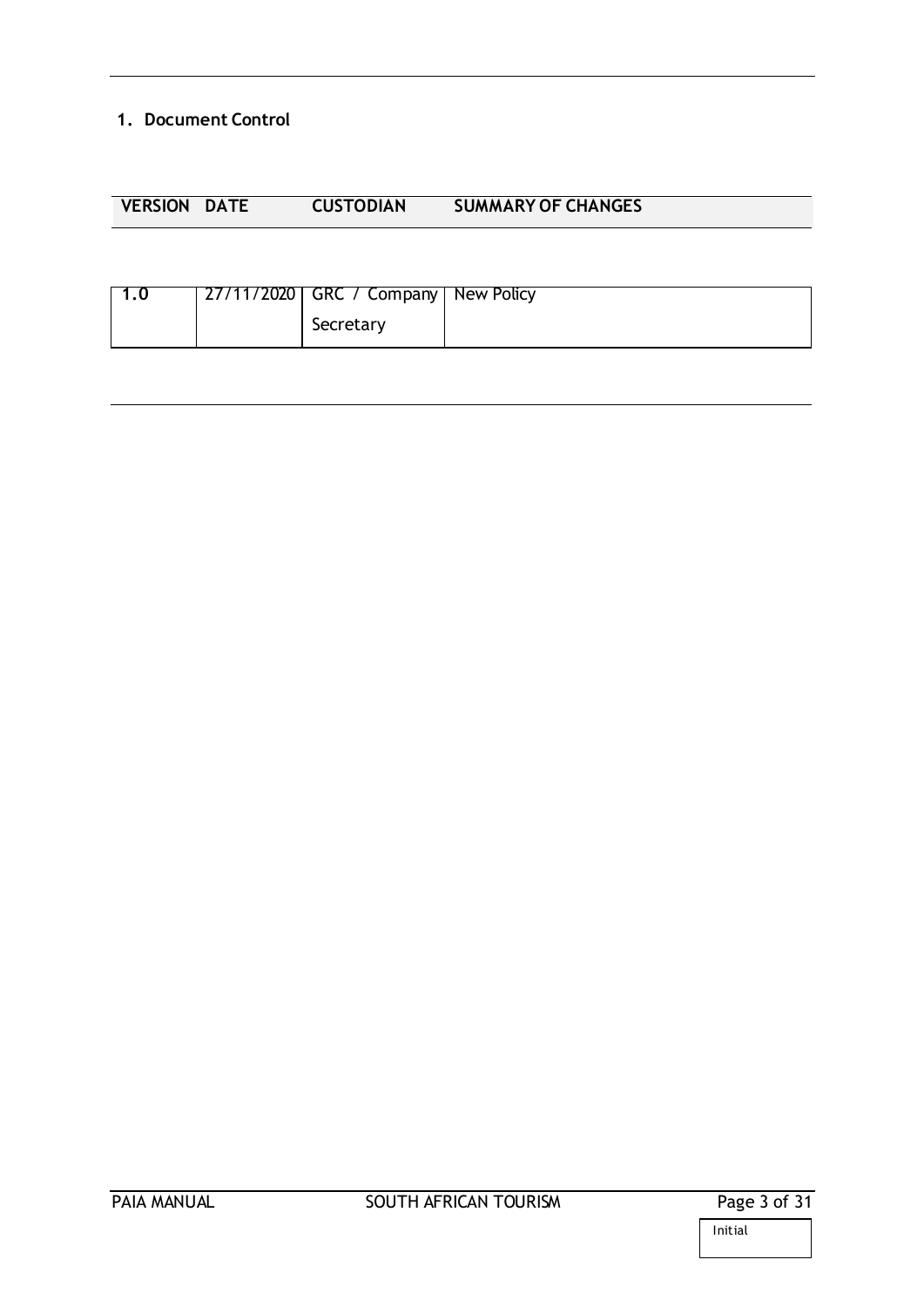# <span id="page-3-0"></span>**2. Abbreviations and Definitions**

| <b>TERM</b>       | <b>DEFINITION</b>                                                            |  |  |
|-------------------|------------------------------------------------------------------------------|--|--|
| <b>Access Fee</b> | a fee prescribed for the purposes of reproduction, search, preparation and   |  |  |
|                   | postal of a record, as the case may be;                                      |  |  |
| Act / PAIA        | the Promotion of Access to Information Act, 2000 as amended from time to     |  |  |
|                   | time;                                                                        |  |  |
| <b>Board</b>      | the Board of South African Tourism as appointed by the Minister of Tourism   |  |  |
|                   | from time to time in terms of the Act;                                       |  |  |
| Court             | the Constitutional Court acting in terms of section 167 (6) (a) of the<br>a) |  |  |
|                   | Constitution; or                                                             |  |  |
|                   | (i) a High Court or another court of similar status; or<br>b)                |  |  |
|                   | a Magistrate's Court for any district or for any regional division<br>(ii)   |  |  |
|                   | established by the Minister for the purposes of adjudicating civil           |  |  |
|                   | disputes in terms of section 2 of the Magistrates' Courts Act, 1944          |  |  |
|                   | (Act 32 of 1944), either generally or in respect of a specified class        |  |  |
|                   | of decisions in terms of this Act, designated by the Minister by             |  |  |
|                   | notice in the Gazette and presided over by a magistrate, an                  |  |  |
|                   | additional magistrate or a magistrate of a regional division                 |  |  |
|                   | established for the purposes of adjudicating civil disputes, as the          |  |  |
|                   | case may be, designated in terms of section 91A,                             |  |  |
|                   | within whose area of jurisdiction                                            |  |  |
|                   | the decision of the Information Officer or relevant authority<br>(aa)        |  |  |
|                   | of SAT has been taken;                                                       |  |  |
|                   | SAT has its principal place of administration or business; or<br>(bb)        |  |  |
|                   | the requester or third party concerned is domiciled or<br>(CC)               |  |  |
|                   | ordinarily resident;                                                         |  |  |
| <b>CEO</b>        | the Chief Executive Officer of SAT as appointed by the Board from time to    |  |  |
|                   | time or a person appointed to act as such;                                   |  |  |
| Constitution      | the Constitution of the Republic of South Africa, Act 108 of 1996 as amended |  |  |
|                   | from time to time;                                                           |  |  |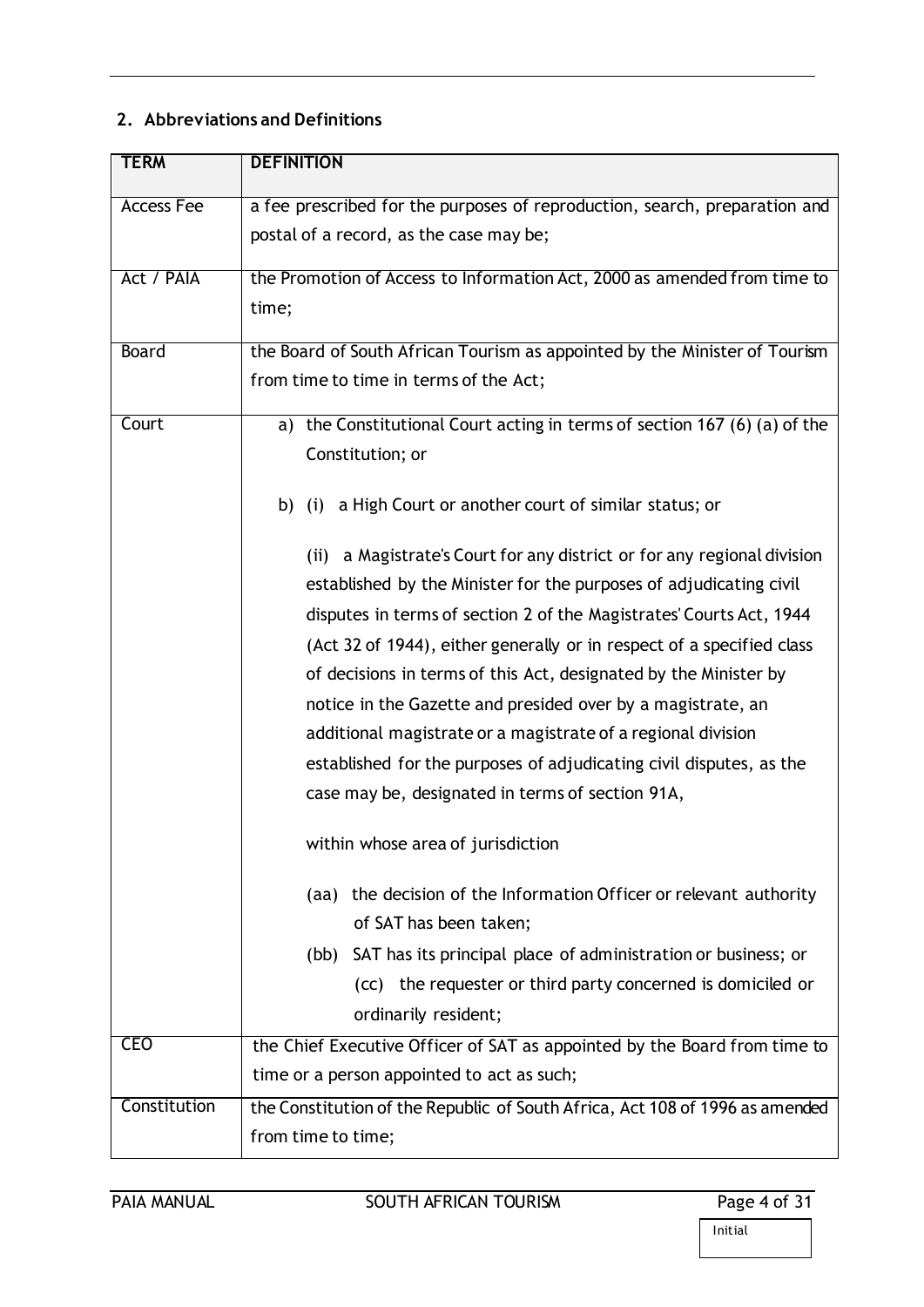| <b>GDPR</b> | the European Union General Data Protection Regulation, as amended from                                                                                                                                                                                                                                                                                                                                                                                                                                                                                                                                                                                                                                                                                                                                                                                                                                                                                                                                                                                                                                                                                                                                                                                                                                                                                                                                                                                                                                                                                                                                 |
|-------------|--------------------------------------------------------------------------------------------------------------------------------------------------------------------------------------------------------------------------------------------------------------------------------------------------------------------------------------------------------------------------------------------------------------------------------------------------------------------------------------------------------------------------------------------------------------------------------------------------------------------------------------------------------------------------------------------------------------------------------------------------------------------------------------------------------------------------------------------------------------------------------------------------------------------------------------------------------------------------------------------------------------------------------------------------------------------------------------------------------------------------------------------------------------------------------------------------------------------------------------------------------------------------------------------------------------------------------------------------------------------------------------------------------------------------------------------------------------------------------------------------------------------------------------------------------------------------------------------------------|
|             | time to time;                                                                                                                                                                                                                                                                                                                                                                                                                                                                                                                                                                                                                                                                                                                                                                                                                                                                                                                                                                                                                                                                                                                                                                                                                                                                                                                                                                                                                                                                                                                                                                                          |
| Information | the CEO of SAT or the person to whom the functions and responsibilities of                                                                                                                                                                                                                                                                                                                                                                                                                                                                                                                                                                                                                                                                                                                                                                                                                                                                                                                                                                                                                                                                                                                                                                                                                                                                                                                                                                                                                                                                                                                             |
| Officer     | the Information Officer have been delegated to in terms of PAIA;                                                                                                                                                                                                                                                                                                                                                                                                                                                                                                                                                                                                                                                                                                                                                                                                                                                                                                                                                                                                                                                                                                                                                                                                                                                                                                                                                                                                                                                                                                                                       |
| Manual      | this PAIA Manual as amended from time to time;                                                                                                                                                                                                                                                                                                                                                                                                                                                                                                                                                                                                                                                                                                                                                                                                                                                                                                                                                                                                                                                                                                                                                                                                                                                                                                                                                                                                                                                                                                                                                         |
| Personal    | information about an identifiable individual, including, but not limited to                                                                                                                                                                                                                                                                                                                                                                                                                                                                                                                                                                                                                                                                                                                                                                                                                                                                                                                                                                                                                                                                                                                                                                                                                                                                                                                                                                                                                                                                                                                            |
| Information | (a) information relating to the race, gender, sex, pregnancy, marital status,<br>national, ethnic or social origin, colour, sexual orientation, age,<br>physical or mental health, well-being, disability, religion, conscience,<br>belief, culture, language and birth of the individual;<br>(b) information relating to the education or the medical, criminal or<br>employment history of the individual or information relating to financial<br>transactions in which the individual has been involved;<br>(c) any identifying number, symbol or other particular assigned to the<br>individual;<br>(d) the address, fingerprints or blood type of the individual;<br>(e) the personal opinions, views or preferences of the individual, except<br>where they are about another individual or about a proposal for a grant,<br>an award or a prize to be made to another individual;<br>(f) correspondence sent by the individual that is implicitly or explicitly of<br>a private or confidential nature or further correspondence that would<br>reveal the contents of the original correspondence;<br>(g) the views or opinions of another individual about the individual;<br>(h) the views or opinions of another individual about a proposal for a grant,<br>an award or a prize to be made to the individual, but excluding the<br>name of the other individual where it appears with the views or opinions<br>of the other individual; and<br>(i) the name of the individual where it appears with other Personal<br>Information relating to the individual or where the disclosure of the |
|             | name itself would reveal information about the individual, but excludes                                                                                                                                                                                                                                                                                                                                                                                                                                                                                                                                                                                                                                                                                                                                                                                                                                                                                                                                                                                                                                                                                                                                                                                                                                                                                                                                                                                                                                                                                                                                |
|             | information about an individual who has been dead for more than 20<br>years;                                                                                                                                                                                                                                                                                                                                                                                                                                                                                                                                                                                                                                                                                                                                                                                                                                                                                                                                                                                                                                                                                                                                                                                                                                                                                                                                                                                                                                                                                                                           |
| Personal    | a Requester seeking access to a record containing Personal Information                                                                                                                                                                                                                                                                                                                                                                                                                                                                                                                                                                                                                                                                                                                                                                                                                                                                                                                                                                                                                                                                                                                                                                                                                                                                                                                                                                                                                                                                                                                                 |
|             |                                                                                                                                                                                                                                                                                                                                                                                                                                                                                                                                                                                                                                                                                                                                                                                                                                                                                                                                                                                                                                                                                                                                                                                                                                                                                                                                                                                                                                                                                                                                                                                                        |
| Requester   | about the Requester;                                                                                                                                                                                                                                                                                                                                                                                                                                                                                                                                                                                                                                                                                                                                                                                                                                                                                                                                                                                                                                                                                                                                                                                                                                                                                                                                                                                                                                                                                                                                                                                   |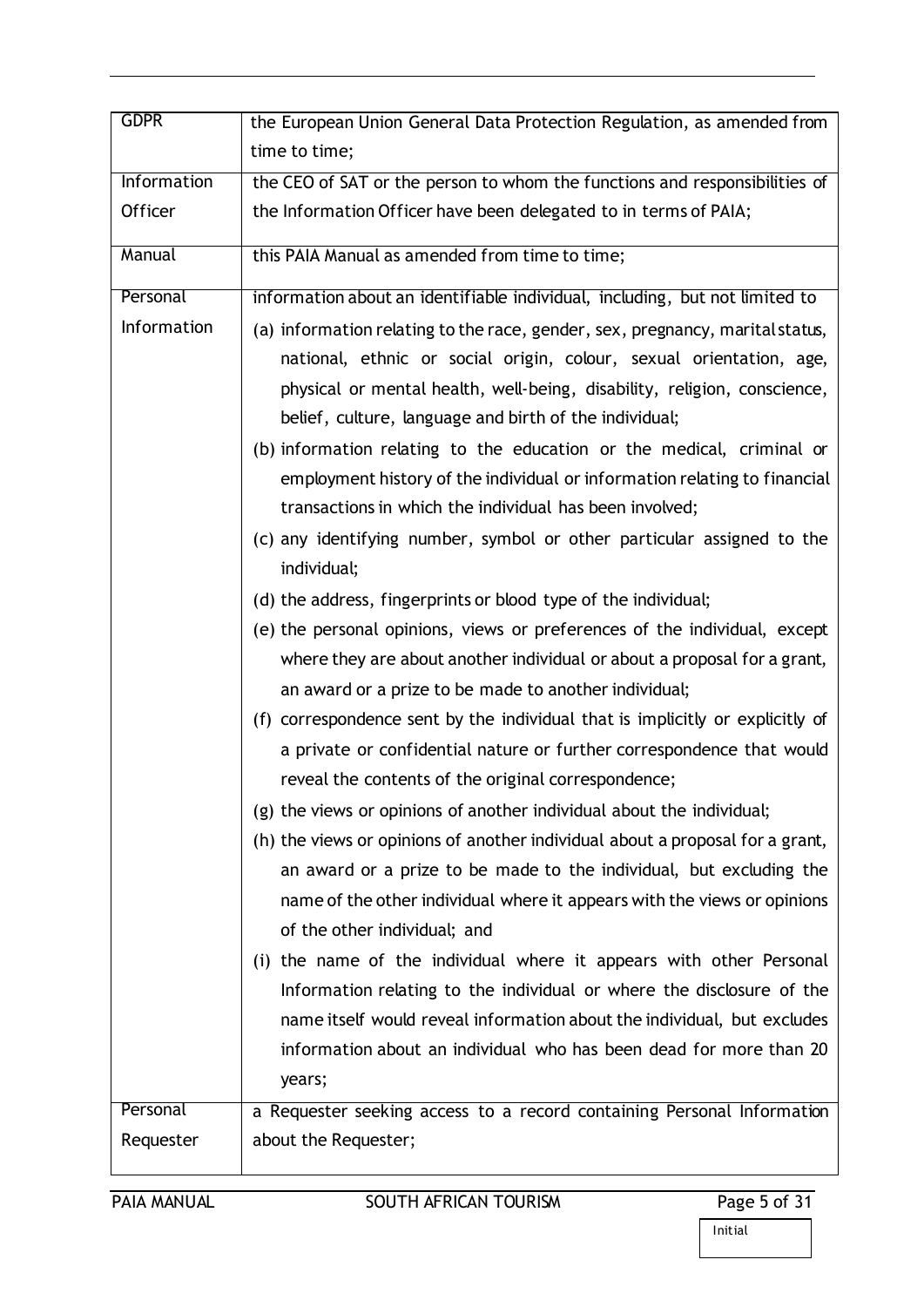| <b>PFMA</b>        | the Public Finance Management Act, 1999 as amended from time to time;         |
|--------------------|-------------------------------------------------------------------------------|
| <b>POPIA</b>       | Protection of Personal Information Act, 1999 as amended from time to time;    |
| Record             | any recorded information-                                                     |
|                    | (a) regardless of form or medium;                                             |
|                    | (b) in the possession or under the control of SAT; and                        |
|                    | (c) whether or not it was created by SAT.                                     |
| Requester          | any person making a request for access to a Record of SAT in terms of PAIA    |
|                    | and this Manual; provided that a Requester shall not include any department   |
|                    | of state or administration in the national or provincial sphere of government |
|                    | or any municipality in the local sphere of government, or any other           |
|                    | functionary or institution when exercising a power or performing a duty in    |
|                    | terms of the Constitution or a provincial constitution;                       |
| <b>Request Fee</b> | a fee that must be paid by the Requester before a request for access to a     |
|                    | record is processed; and                                                      |
| <b>SAT</b>         | South African Tourism;                                                        |
| <b>SAHRC</b>       | South African Human Rights Commission                                         |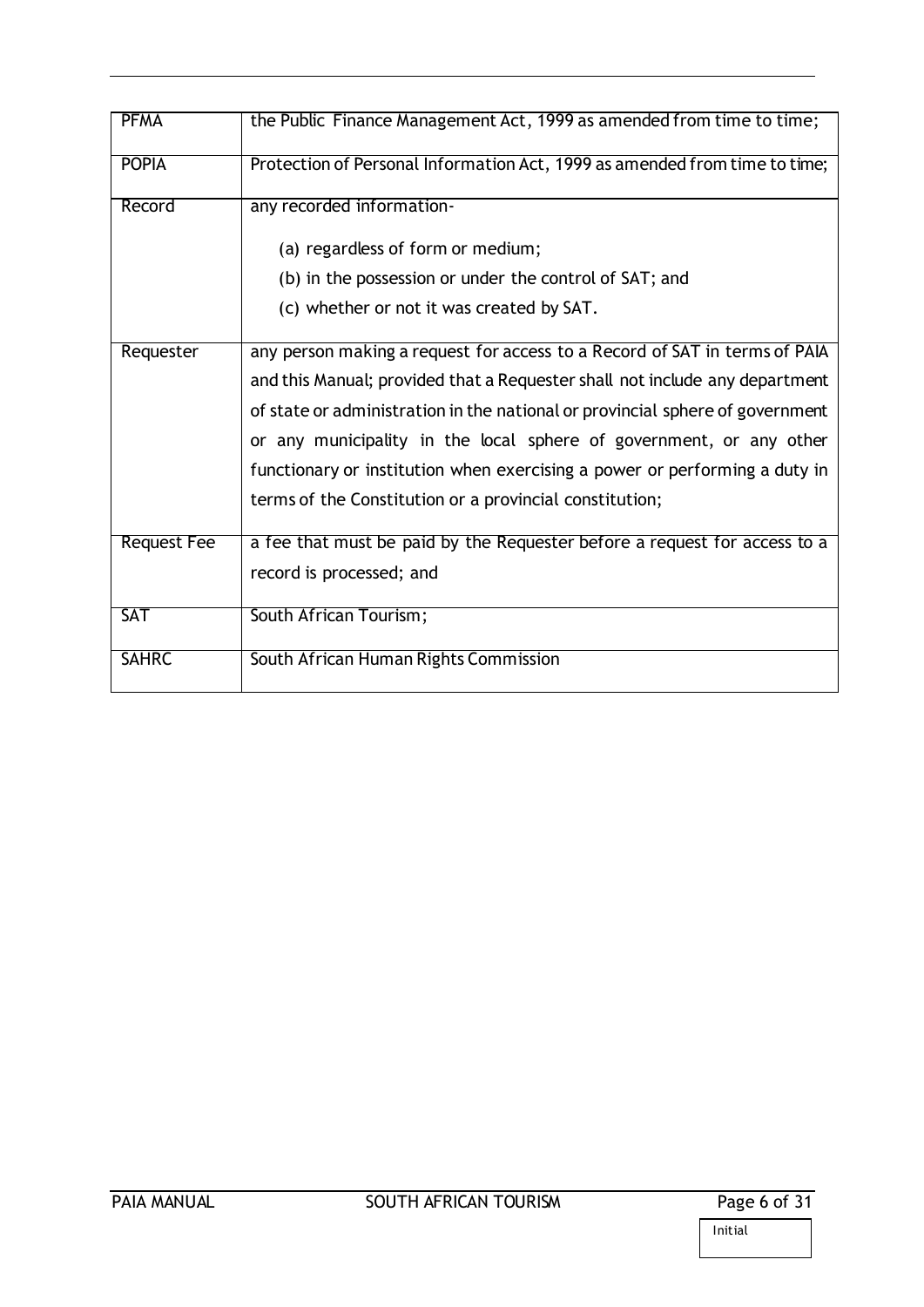# <span id="page-6-0"></span>**3. APPLICABLE LEGISLATION**

|                                                        | <b>APPLICABLE</b> |
|--------------------------------------------------------|-------------------|
| <b>TITLE</b>                                           | <b>SECTION</b>    |
| Basic Conditions of Employment Act, 1997               | <b>Various</b>    |
| Compensation for Occupational Injuries and             | Various           |
| Diseases Act, 1993                                     |                   |
| Constitution of the Republic of South Africa, 1996     | <b>Various</b>    |
| <b>European Union General Data Protection</b>          | Various           |
| Regulation                                             |                   |
| Income Tax Act, 1962                                   | <b>Various</b>    |
| Labour Relations Act, 1995                             | Various           |
| Occupational Health and Safety Act, 1993               | Various           |
| Preferential Procurement Policy Framework Act,<br>2000 | Various           |
|                                                        |                   |
| Promotion of Access to Information Act, 2000           | Various           |
| Protection of Personal Information Act, 2013           | Various           |
| Public Finance Management Act, 1999                    | <b>Various</b>    |
| Public Protector Act, 1994                             | <b>Various</b>    |
| Tourism Act, 2014                                      | <b>Various</b>    |
| <b>Treasury Regulations</b>                            | Various           |
| Any instruments, directives, instructions or           |                   |
| standards issued in terms of applicable legislation    | Various           |
| as it relates to access to information                 |                   |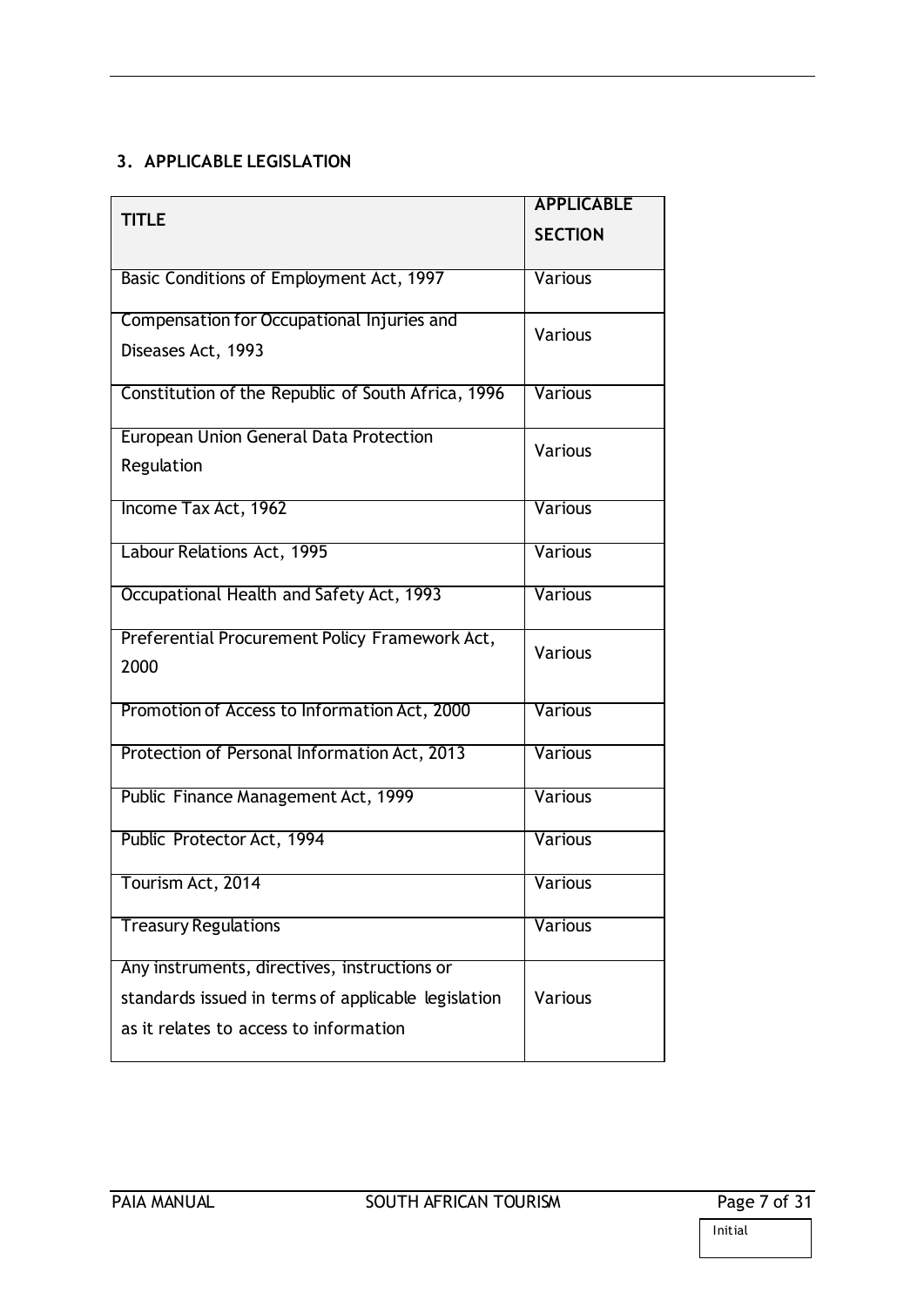## <span id="page-7-0"></span>**4. INTRODUCTION AND PURPOSE**

- 4.1. Section 32 of the Constitution provides that everyone has the right to access information held by the state and any information that is held by another person and that is required for the exercise or protection of any rights. It further requires that national legislation be enacted to give effect to the right to information.
- 4.2. PAIA is the primary national legislation enacted to give effect to the right to information as espoused in section 32 of the Constitution. PAIA seeks to foster a culture of transparency and accountability in public and private bodies and promote a society in which people have effective access to information to enable them to fully exercise and protect all of their rights.
- 4.3. PAIA fosters a culture of transparency and accountability by recognising the right of persons to be given access to information held by public and private bodies, provided that they comply with the process for requesting such access and there are no lawful grounds to refuse access to such record. Section 14 of PAIA requires public entities to compile a manual on functions of, and index of records held by a public body. This Manual is intended to comply with PAIA by:
	- 4.3.1. Describing the functions of SAT;
	- 4.3.2. Setting out the general categories of Records held by SAT;
	- 4.3.3. Setting out the categories of Records that are made publicly available by SAT without a need to formally request access thereto;
	- 4.3.4. Outlining the procedure to request access to a Record held by SAT; and
	- 4.3.5. Dealing with other matters incidental to access to Records held by SAT.
- 4.4 The Manual does not exhaustively set out every procedure provided for in PAIA and Requestors are advised to familiarise themselves with the provisions of PAIA and any other guidelines issued in terms of PAIA.

# <span id="page-7-1"></span>**5. BACKROUND OF SAT**

4.1 SAT is a public entity designated as such in terms of Schedule 3A of the PFMA, which was established in terms of section 2 of the Tourism Act, 1993 (Act No. 72 of 1993) and which continues to exist in terms of section 9 of the Tourism Act,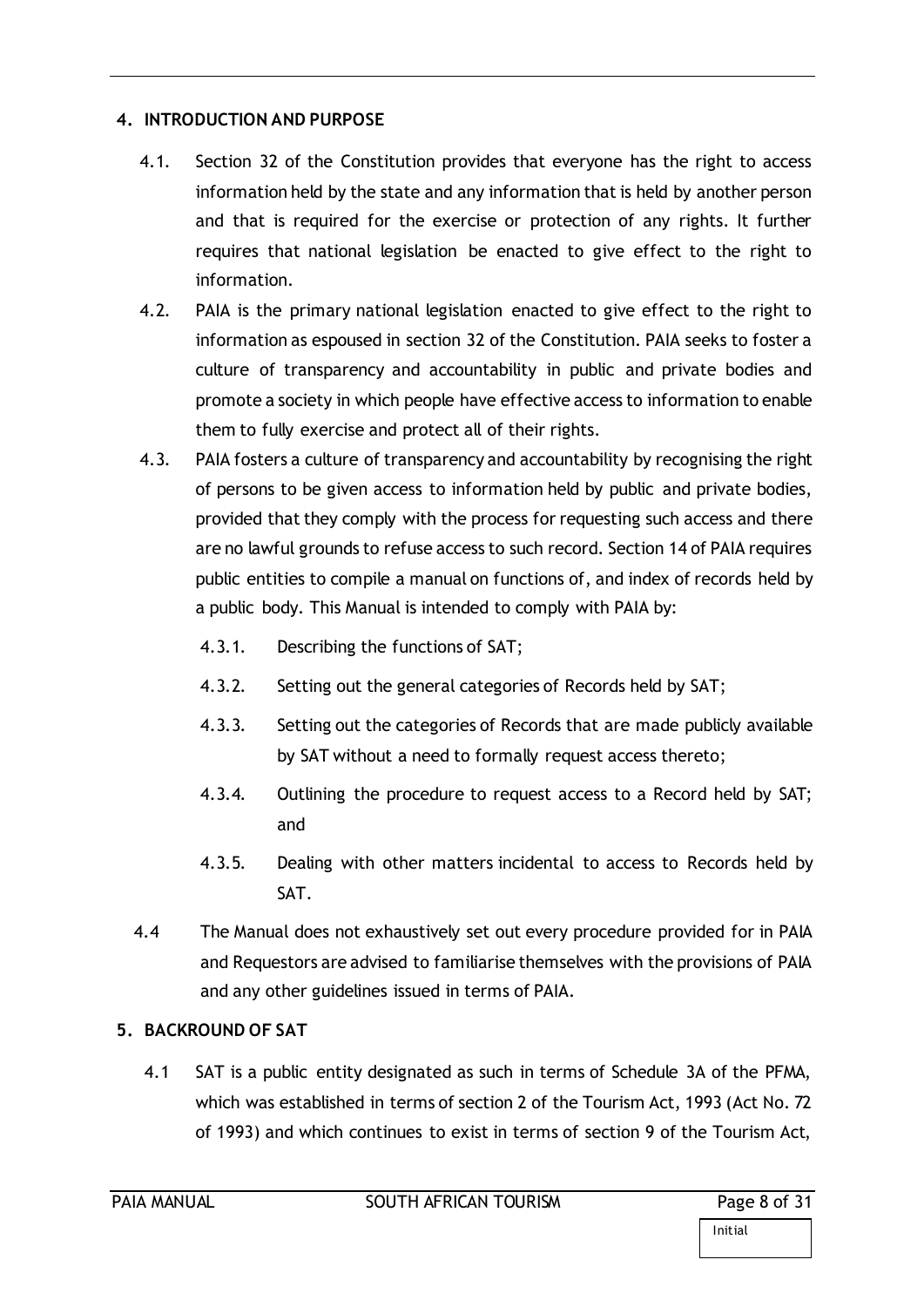2014 (Act No. 3 of 2014). The primary mandate of SAT in terms of section 10 of the Tourism Act, 2014 is to:

- 4.1.1 market South Africa as a domestic and international tourist destination;
- 4.1.2 market South African tourism products and facilities internationally and domestically;
- 4.1.3 develop and implement a marketing strategy for tourism that promotes the objects of the Tourism Act and the national tourism sector strategy;
- 4.1.4 advise the Minister of Tourism on any other matter relating to tourism marketing;
- 4.1.5 With the approval of the Minister of Tourism, establish a National Conventions Bureau to market South Africa as a business tourism destination;
- 4.1.6 report to the Minister of Tourism on the work and performance of the National Conventions Bureau; and
- 4.1.7 perform any function imposed on it in accordance with a policy direction issued by the Minister of Tourism that is not in conflict with the Act.

## <span id="page-8-0"></span>**6. STRUCTURE OF SAT**

6.1. The high level structure of SAT is as follows: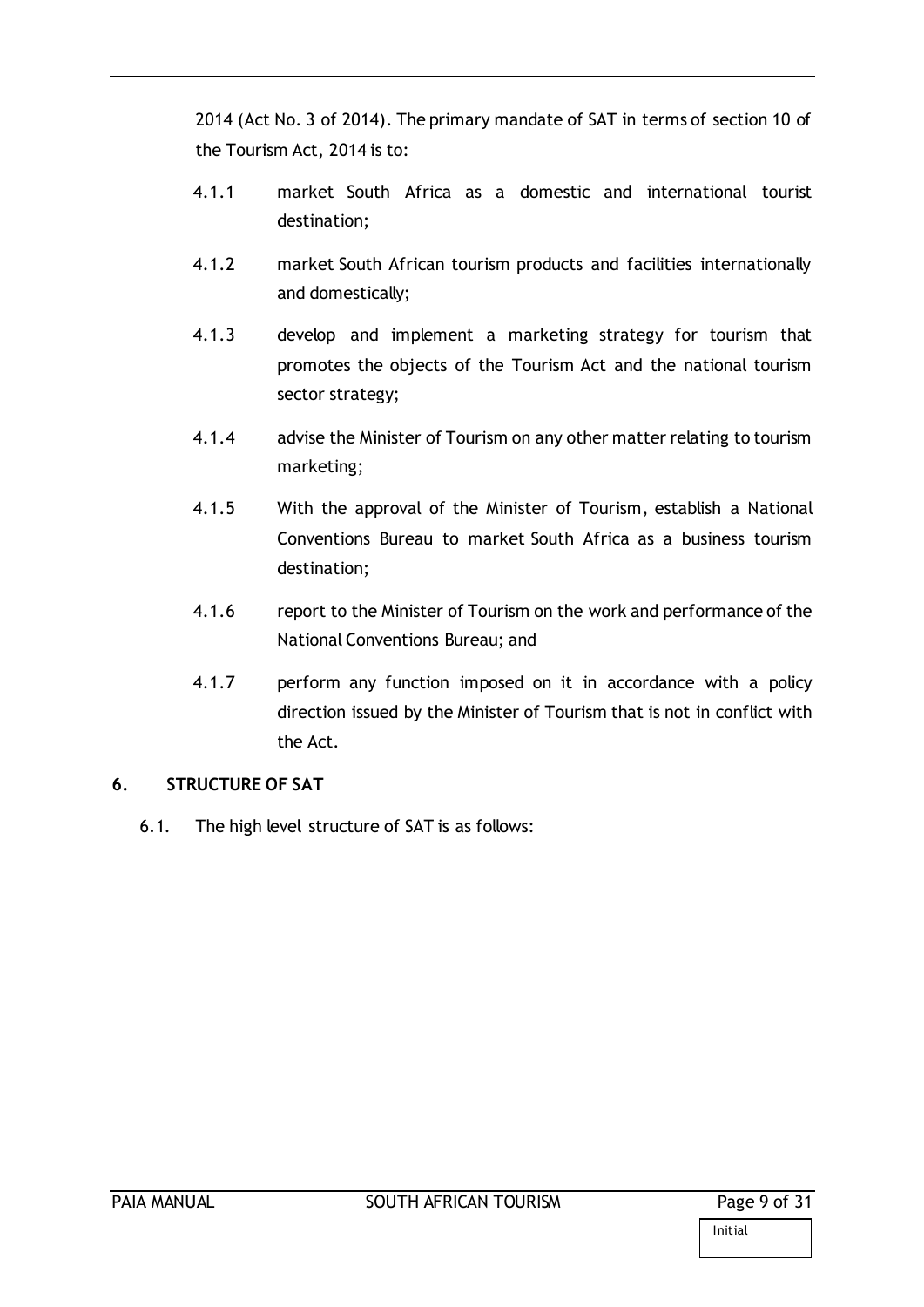

## <span id="page-9-0"></span>**7. INFORMATION OFFICERS**

7.1. The CEO is the designated Information Officer of SAT, including in respect of all its Country Offices. The contact details of the CEO in his capacity as Information Officer are as follows:

| <b>Item</b>             | <b>Details</b>           |
|-------------------------|--------------------------|
| <b>Name</b>             | <b>Sthembile Dlamini</b> |
| Telephone Number        | 011 895 3000             |
| E-mail                  | ceo@southafrica.net      |
| <b>Physical Address</b> | Bojanala House           |
|                         | 90 Protea Road           |
|                         | Chislehurston            |
|                         | Sandton                  |
|                         | Johannesburg             |
| <b>Postal Address</b>   | Private Bag X10012       |
|                         | Sandton                  |
|                         | 2146                     |
|                         |                          |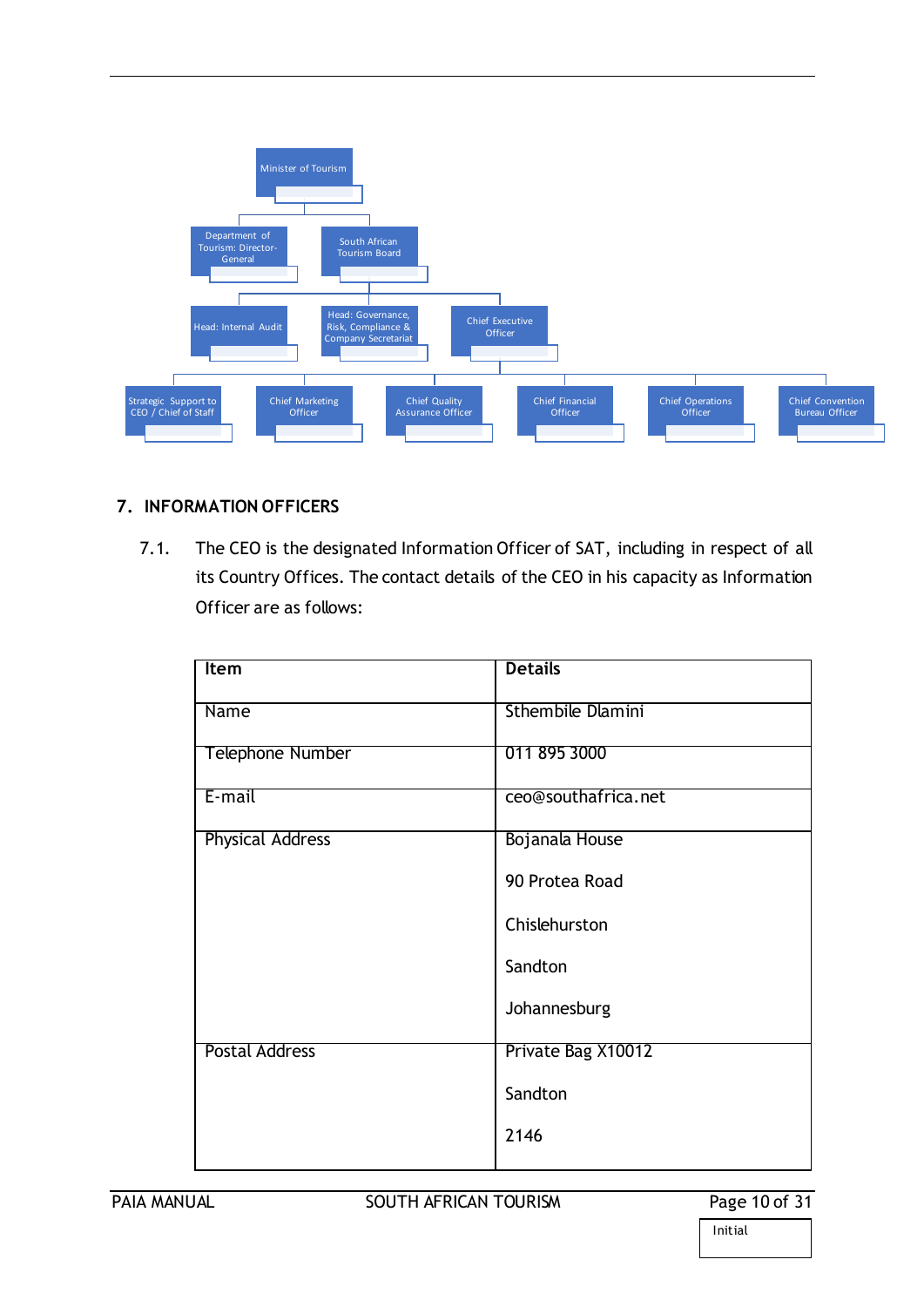7.2. As permitted by the provisions of PAIA and POPIA, the CEO has APPOINTED A Deputy Information Officer in terms of PAIA, POPIA and GDPR to the GM: GRC and Company Secretary of SAT, whose contact details are as follows:

| Item                    | <b>Details</b>                    |
|-------------------------|-----------------------------------|
|                         |                                   |
| Name                    | Maseapo Kganedi                   |
|                         |                                   |
| <b>Telephone Number</b> | 011 895 3000                      |
|                         |                                   |
| E-mail                  | informationoffice@southafrica.net |
|                         |                                   |
| <b>Physical Address</b> | Bojanala House                    |
|                         | 90 Protea Road                    |
|                         |                                   |
|                         | Chislehurston                     |
|                         |                                   |
|                         | Sandton                           |
|                         |                                   |
|                         | Johannesburg                      |
| <b>Postal Address</b>   | Private Bag X10012                |
|                         |                                   |
|                         | Sandton                           |
|                         |                                   |
|                         | 2146                              |
|                         |                                   |

7.3. The contact details of the Information Officer as set out above will be updated from time to time as and when they change.

# <span id="page-10-0"></span>**8. SECTION 10 GUIDE ON HOW TO USE PAIA**

8.1. The SAHRC is responsible for and has compiled a guide in each of the country's eleven official languages, containing information on how to use PAIA as required by section 10 thereof. The guide is available on the SAHRC's website: [www.sahrc.org.za](http://www.sahrc.org.za/) as well as at its offices as follows:

SAHRC: Research and Documentation Department, PAIA Unit

Braampark Forum 3, 33 Hoofd Street

Braamfontein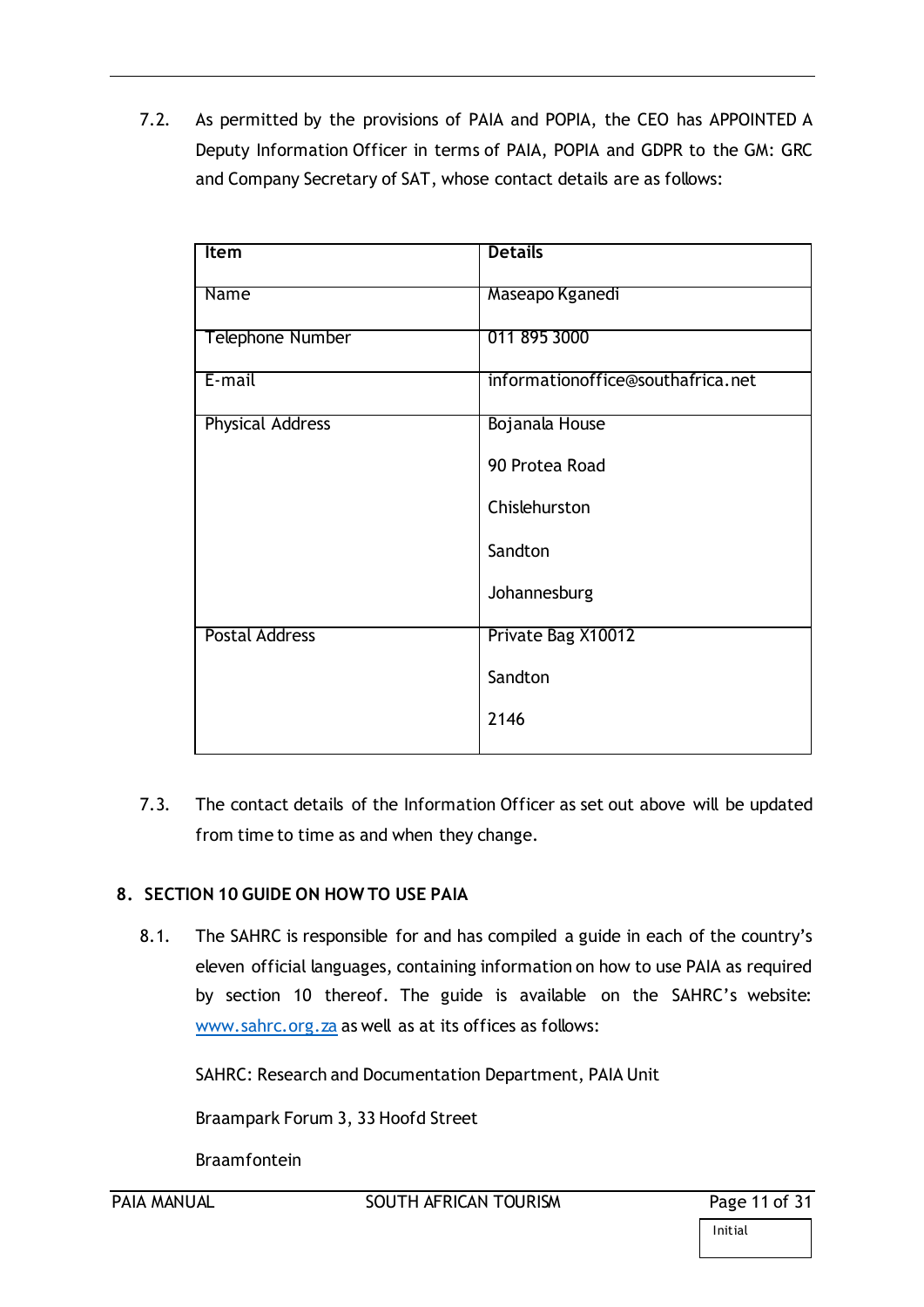Parktown

Johannesburg

8.2. Any queries in connection with the SAHRC PAIA guide may be referred to the SAHRC at the following contact details:

| <b>Contact type</b> | <b>Contact details</b> |
|---------------------|------------------------|
| Postal address      | Private Bag X2700      |
|                     | Houghton               |
|                     | 2041                   |
| Phone               | 011 877 3600           |
| Fax                 | 011 403 0668           |
| Email               | info@sahrc.org.za      |

## <span id="page-11-0"></span>**9. DESCRIPTION OF SUBJECTS ON WHICH SAT HOLDS RECORDS**

9.1. The subjects on which SAT holds records and the categories of records held on each subject are described below:

| Subject                    | Description                                      |
|----------------------------|--------------------------------------------------|
| Brand,<br>Marketing<br>and | publications<br>(a) Newsletters,<br>media<br>and |
| Communications records     | statements                                       |
|                            | (b) Tourism marketing brochures,<br>video        |
|                            | footage, photography and collateral              |
|                            | (c) Brand, Marketing and communication           |
|                            | strategies                                       |
|                            | (d) Domestic and international<br>marketing      |
|                            | coverage reports                                 |
|                            | (e) Partnership registers                        |
| Finance<br>Chain           |                                                  |
| Supply<br>and              | (a) Cashbooks and reconciliations                |
| records                    | (b) General ledgers                              |
|                            | (c) Trial balances                               |
|                            | (d) Annual financial statements                  |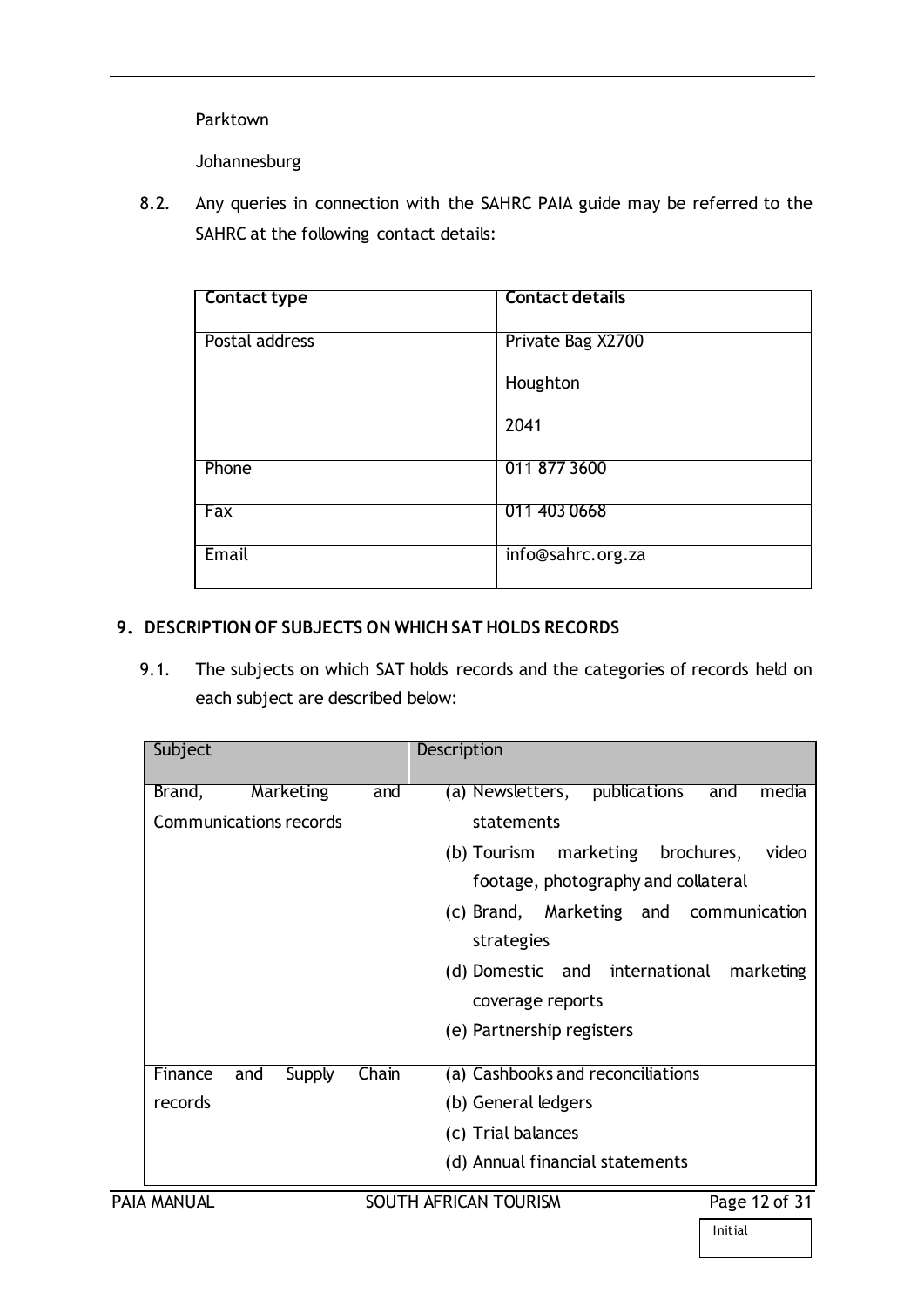|                                         | (e) SAT bank accounts statements and records       |
|-----------------------------------------|----------------------------------------------------|
|                                         | (f) Asset registers                                |
|                                         | (g) Supplier records                               |
|                                         | related<br>(h) Procurement<br>records<br>and       |
|                                         | correspondence                                     |
|                                         | (i) Procurement<br>related<br>policies<br>and      |
|                                         | procedures                                         |
|                                         | (i) Travel records                                 |
| Audit records                           | (a) Audit reports                                  |
|                                         | (b) Investigation reports                          |
| <b>Strategy, Insights and Analytics</b> | (a) Market insights and trends records             |
|                                         | (b) Datasets, reports and presentations            |
|                                         | (c) Tourism industry performance reports and       |
|                                         | dashboards                                         |
|                                         |                                                    |
| Human Capital records                   | (a) Employee records                               |
|                                         | (b) Personal records provided by employees         |
|                                         | (c) Employee records received from third           |
|                                         | parties                                            |
|                                         | (d) Employment contracts                           |
|                                         | (e) Payroll records                                |
|                                         | (f) Tax, VAT and PAYE records                      |
|                                         | (g) Recruitment records                            |
|                                         | (h) Human<br>Capital<br>related<br>policies<br>and |
|                                         | procedures                                         |
|                                         | (i) Employment equity plans                        |
|                                         | (j) Employee related correspondence                |
|                                         | (k) Skills development and safety records          |
| Information<br>and                      | (a) Information Technology asset registers         |
| Communications<br>Technology            | (b) Licencing records                              |
| records                                 | (c) Electronic communication records               |
|                                         | (d) Electronic access records                      |
|                                         | (e) Databases                                      |
|                                         | (f) Automated audit trails                         |
|                                         | (g) IT governance records                          |
| PAIA MANUAL                             | SOUTH AFRICAN TOURISM<br>Page 13 of 31             |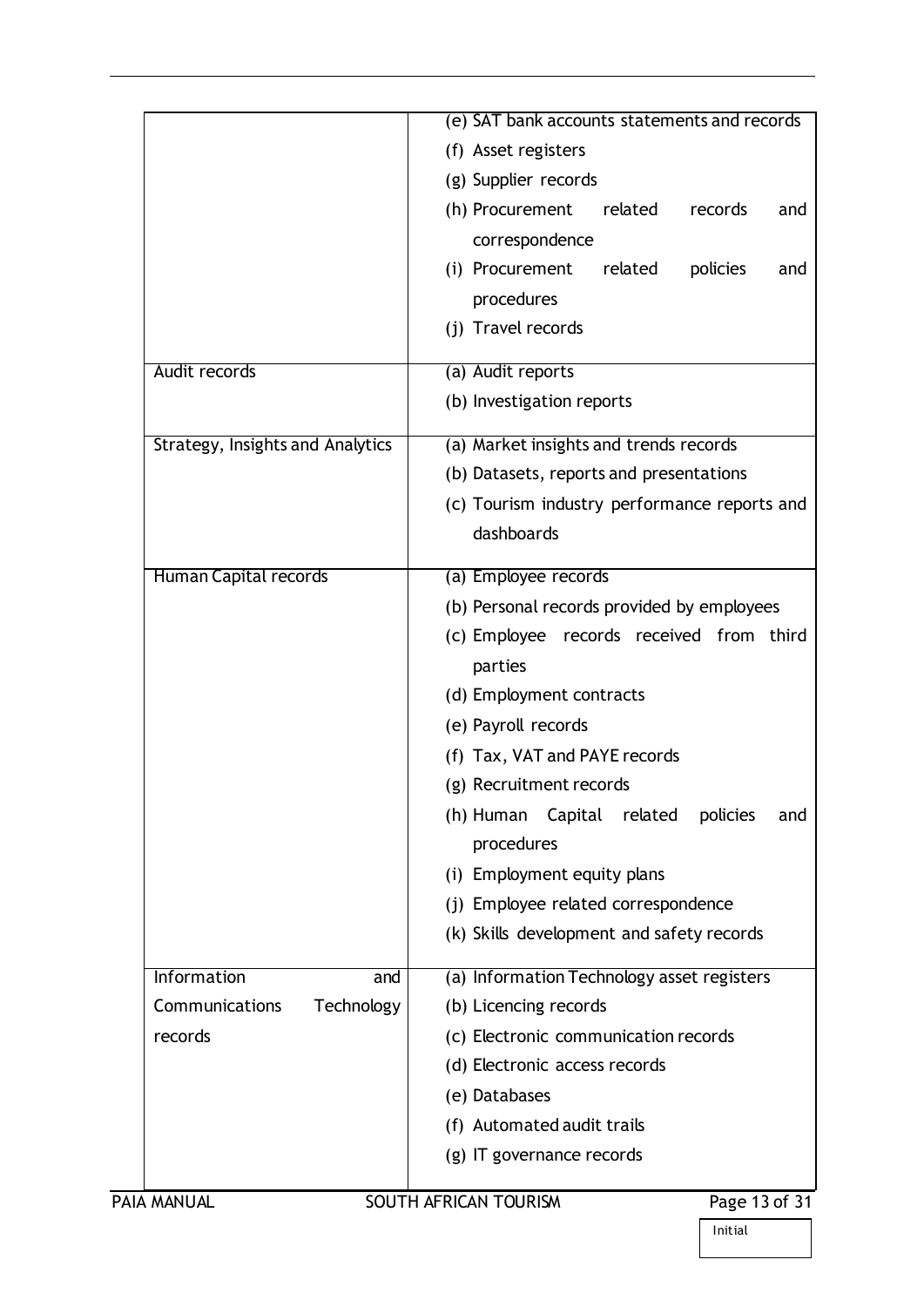| Governance, Risk, Compliance | policies<br>(a) Corporate<br>governance<br>and     |
|------------------------------|----------------------------------------------------|
| and Legal records            | documents                                          |
|                              | (b) Shareholder correspondence                     |
|                              | (c) Board records                                  |
|                              | (d) Minute books and resolutions                   |
|                              | (e) Declaration of interests and gifts registers   |
|                              | (f) Administrative policies and procedures         |
|                              | (g) Risk assessments and registers                 |
|                              | (h) Business Continuity and Disaster Recovery      |
|                              | plans                                              |
|                              | (i) Compliance records                             |
|                              | (j) Litigation records                             |
|                              | (k) Contract records and registers                 |
|                              | (l) Legal correspondence and advices               |
| <b>Facilities</b>            | (a) Physical<br>electronic<br>and<br>access<br>and |
|                              | surveillance records                               |
|                              | (b) Archived documents                             |
|                              |                                                    |

#### <span id="page-13-0"></span>**10.AUTOMATICALLY AVAILABLE RECORDS**

- 10.1. The following the categories of records held by SAT are publically available on SAT's website ([www.southafrica.net](http://www.southafrica.net/)) without the need for a request for access in terms of this Manual:
	- 10.1.1. Board members' names;
	- 10.1.2. Executive Management names;
	- 10.1.3. SAT contact details and events calendar;
	- 10.1.4. Media reports and press releases;
	- 10.1.5. Annual reports;
	- 10.1.6. Digital library of tourism related video footage and images;
	- 10.1.7. SAT Corporate Identity; and
	- 10.1.8. Advertised tenders.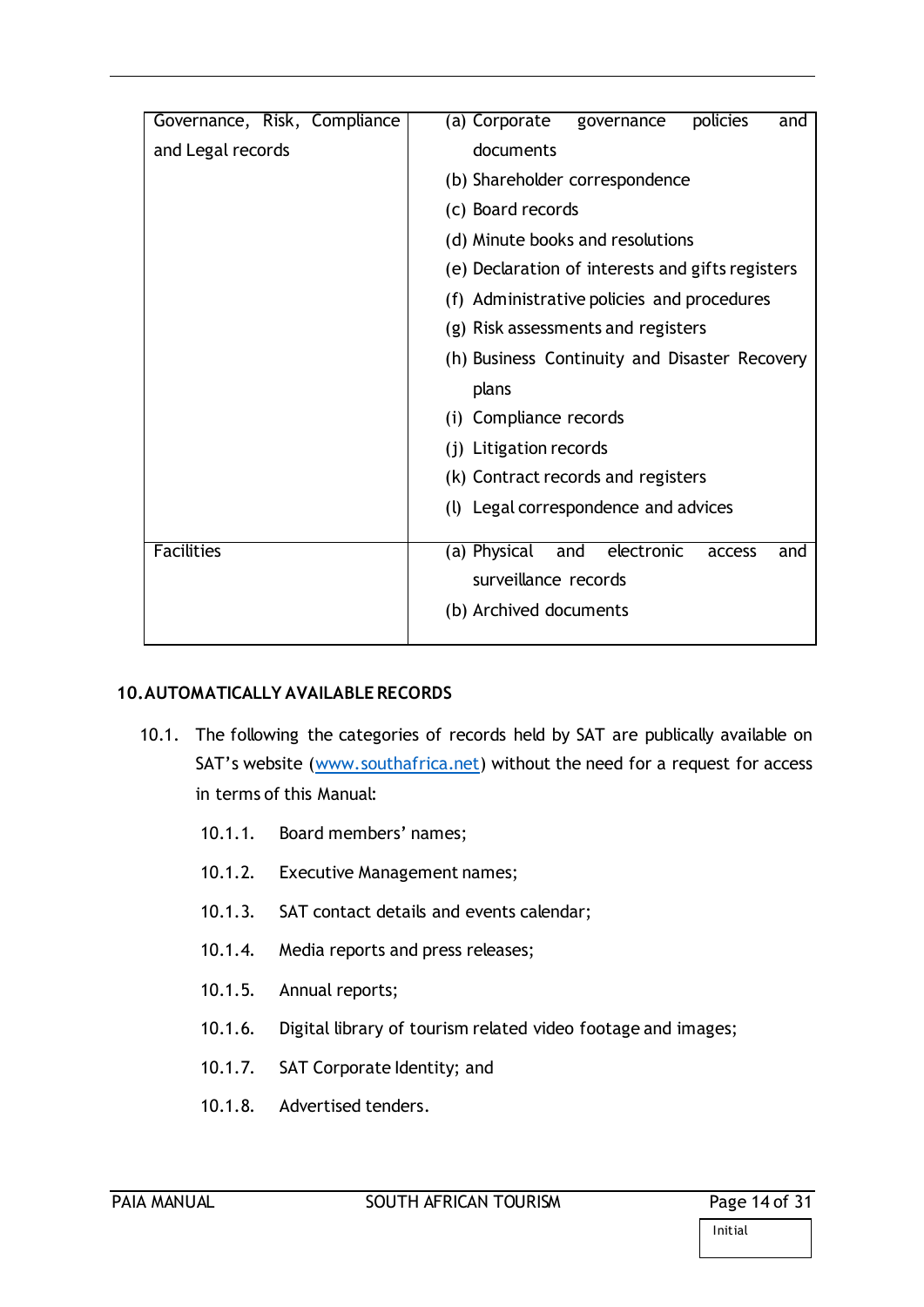# <span id="page-14-0"></span>**11. PROCESSING OF PERSONAL INFORMATION IN TERMS OF POPIA AND GDPR**

SAT processes personal information in accordance with POPIA and GDPR.As required by its Data Protection Policies, SAT will ensure that all processing conditions of POPIA and GDPR are complied with at all times processing of personal information. SAT processes the personal information of both natural and juristic persons.

# **11.1. Purpose of Processing Personal Information by SAT**

SAT processes personal information for several purposes, including the following:

- 11.1.1. Brand and marketing
- 11.1.2. Insights, analytics and research
- 11.1.3. Detecting and preventing fraud and money laundering
- 11.1.4. Recovering debts
- 11.1.5. Monitoring access, maintaining and securing its premises, offices and facilities
- 11.1.6. Transacting with suppliers and third parties
- 11.1.7. Health and safety purposes
- 11.1.8. Financial, administration and taxation purposes
- 11.1.9. Legal, contractual and company secretarial purposes; and
- 11.1.10. Recruitment and employment purposes

# **11.2. Categories of Data Subjects and Personal Information Processed by SAT**

Categories of data subjects and personal information processed by SAT includes the following:

| Categories of Data Subjects | <b>Personal Information Processed</b> |               |
|-----------------------------|---------------------------------------|---------------|
| Board members               | • Personal information                |               |
| PAIA MANUAL                 | SOUTH AFRICAN TOURISM                 | Page 15 of 31 |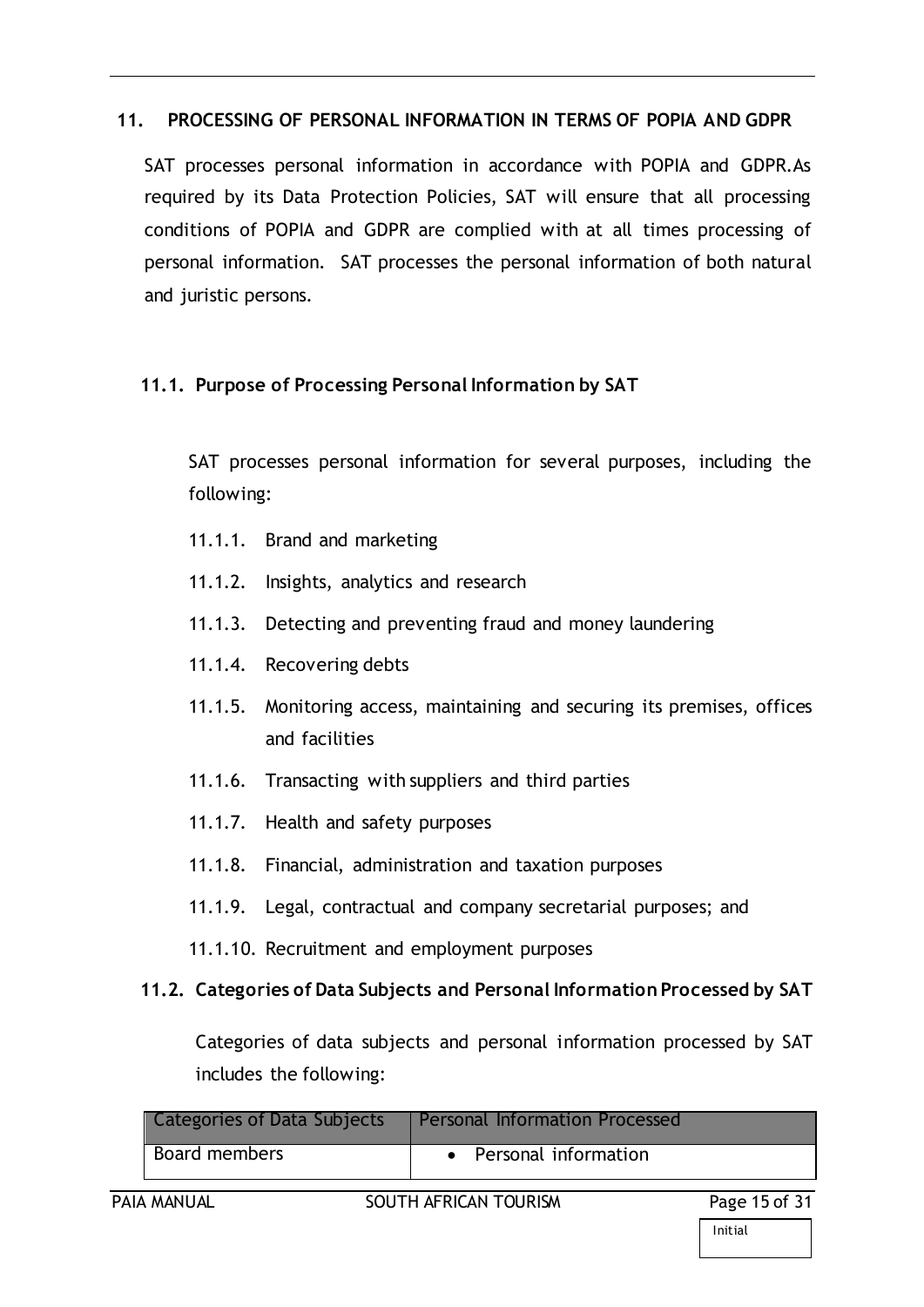|                                    | Banking details                                    |               |
|------------------------------------|----------------------------------------------------|---------------|
| <b>Employees</b>                   | Employee personal information<br>$\bullet$         |               |
|                                    | Employee medical information                       |               |
|                                    | Employee disability information                    |               |
|                                    | Employee biometric information                     |               |
|                                    | Employee provident fund and medical                |               |
|                                    | aid scheme information                             |               |
|                                    | Employee banking details                           |               |
|                                    | Employee tax and financial information             |               |
|                                    | Employee contract information                      |               |
|                                    | Employee vehicle registration                      |               |
|                                    | Employee performance records                       |               |
|                                    | Payroll records                                    |               |
|                                    | Health and safety records                          |               |
|                                    | Training records                                   |               |
|                                    | <b>Employment history</b>                          |               |
|                                    | Employee correspondence and emails                 |               |
|                                    | Physical and electronic access records             |               |
| <b>Family members of Employees</b> | Names and contact details of next of kin           |               |
|                                    | Medical aid details (where they are                |               |
|                                    | dependants on an employee's medical                |               |
|                                    | aid)                                               |               |
| <b>Suppliers</b>                   | Supplier proposals to render services<br>$\bullet$ |               |
|                                    | Supplier personal information                      |               |
|                                    | Supplier contracts                                 |               |
|                                    | Supplier banking details                           |               |
|                                    | Supplier VAT information                           |               |
|                                    | Supplier vetting and monitoring records            |               |
|                                    | Supplier tenders and proposals                     |               |
|                                    | information<br>Personal<br>оf                      | supplier      |
|                                    | representatives                                    |               |
| Job applicants                     | Curriculum vitae and application forms             |               |
| PAIA MANUAL                        | SOUTH AFRICAN TOURISM                              | Page 16 of 31 |
|                                    | Initial                                            |               |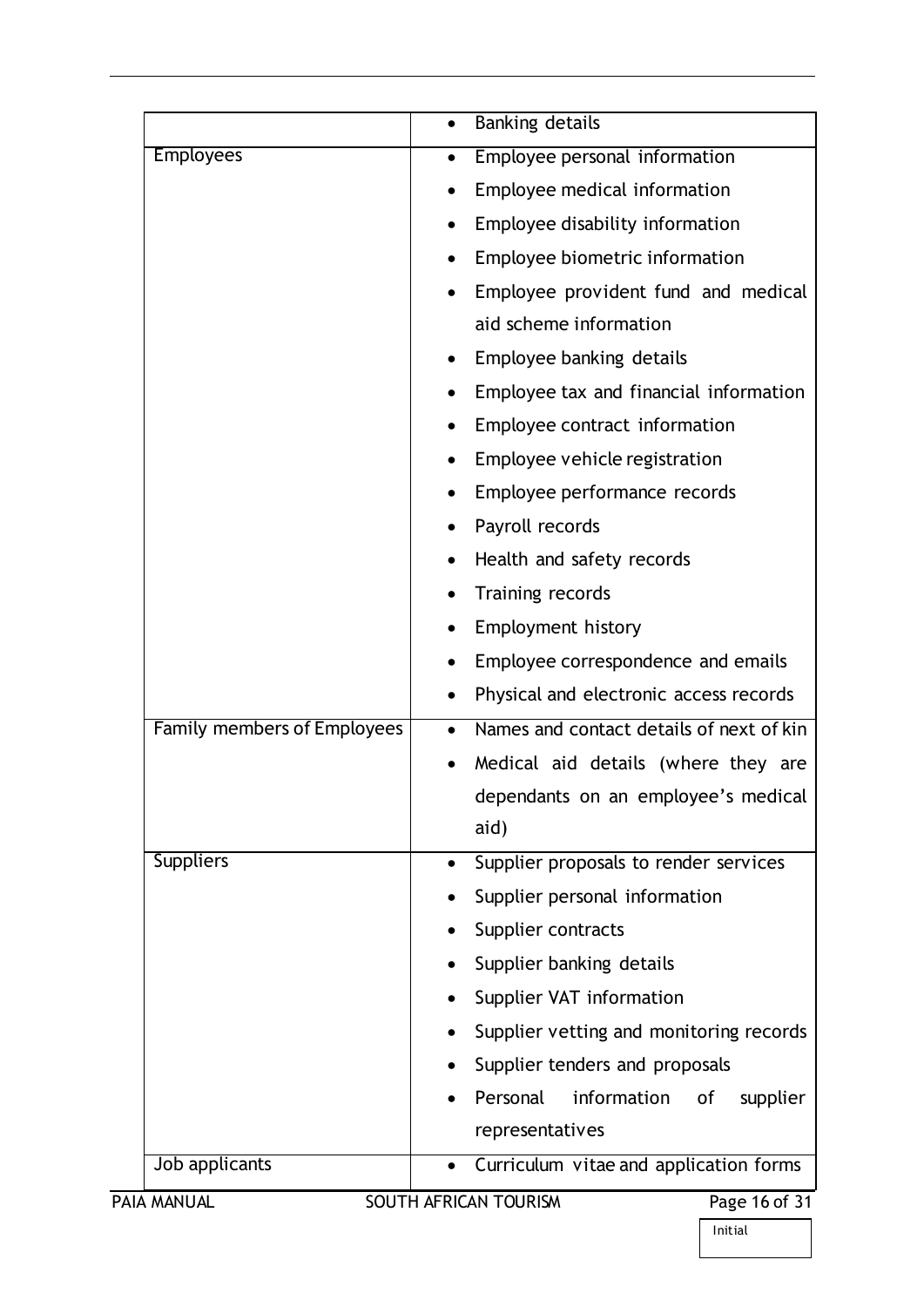|                          | • Results of psychometric assessments     |
|--------------------------|-------------------------------------------|
|                          | Interview notes                           |
|                          | Results of criminal checks                |
|                          | • Results of background checks            |
| Visitors to the premises | • Physical access records                 |
|                          | • Surveillance records                    |
|                          | Electronic access records (including      |
|                          | scanned fingerprint and car license disc) |

11.3. SAT may share personal information with third parties for the purposes in clause 11.1. Recipients of the personal information of SAT's data subject include suppliers that process personal information on behalf of SAT and the Department of Tourism.

# **12.PROCEDURE TO REQUEST ACCESS TO A RECORD**

- 12.1. A request for access to a Record held by SAT must be made in writing by completing the prescribed Form A, which is attached to this Manual as Annexure A.
- 12.2. A Requester who is unable to read or write or has a disability that prevents them from reading or writing may orally request access to a Record, in which case the Information Officer must complete the form on behalf of the Requester.
- 12.3. The request must contain the name and contact details of the Requester and such further information as would enable SAT to identify the Record that is being requested by the Requester
- 12.4. The Requester must indicate the format in which they wish to access the record; and further if they wish to receive a copy of the record or to view the record at the offices of SAT.
- 12.5. The request form must be addressed to the Information Officer using the contact details contained in this Manual.
- 12.6. Requests for access to Records made on behalf of another person must be accompanied by adequate proof that the Requester is authorised to make such a request on behalf of such other person.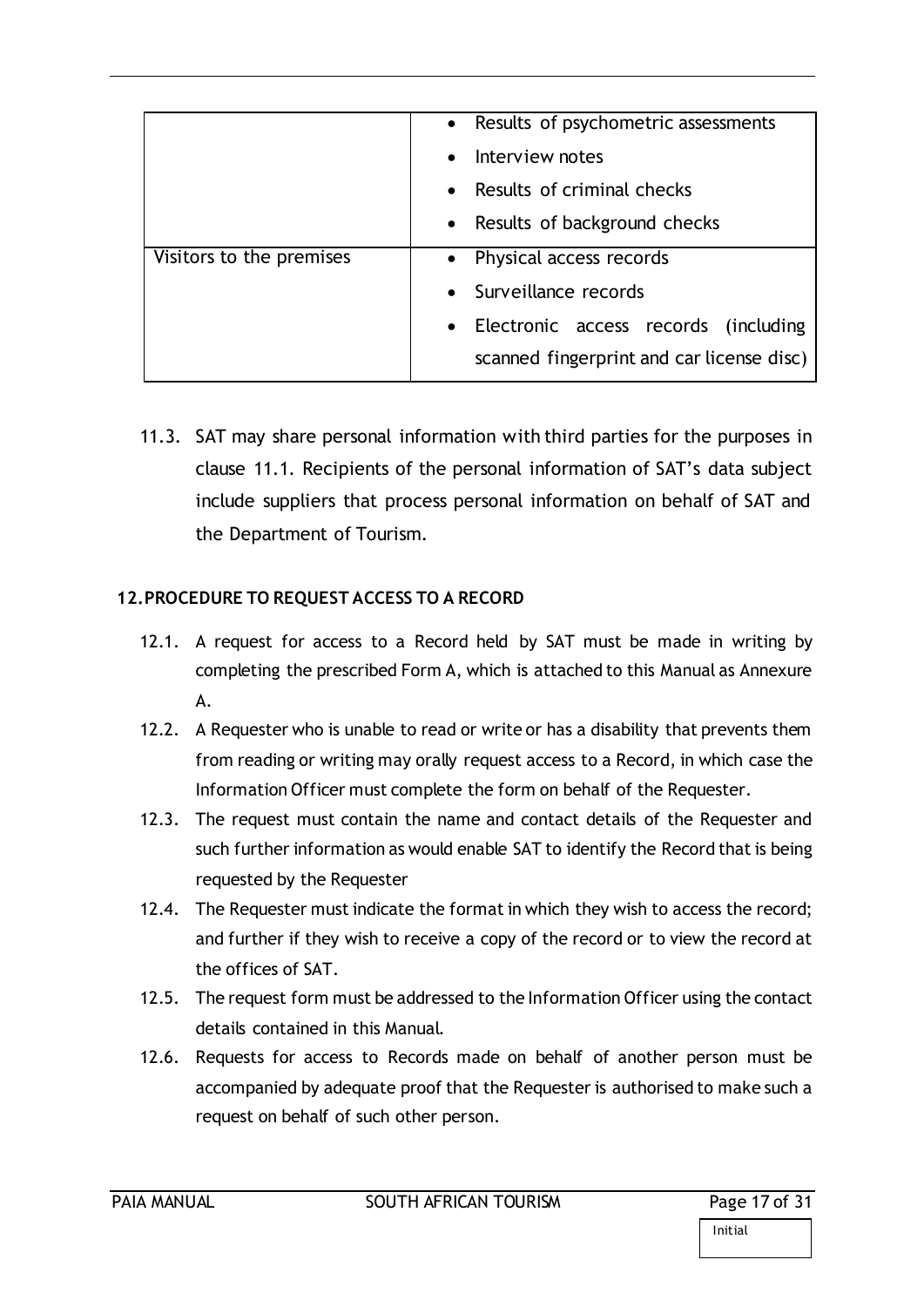### <span id="page-17-0"></span>**13.PRESCRIBED FEES**

- 13.1. There are two types of fees payable in respect of access to a Record as provided in this Manual, namely the Request Fee and the Access Fee.
- 13.2. A Request Fee is payable in respect of every request for access to a Record in terms of this Manual; provided that a Personal Requester is not liable to pay a Request Fee.
- 13.3. An Access fee may become payable by a Requester if a request for access to a Record is granted by SAT, depending on the format in which the Record will be made available to the Requester.
- 13.4. The amount of both request fees and access fees are prescribed by law as detailed in Annexure C.
- 13.5. Every request for access to a Record must be accompanied by proof of payment of a request fee. Payment of a request fee must be made into the following banking details of SAT:

**Account Holder:** South African Tourism

**Bank:** ABSA Bank

**Account No:** 2310000062

**Type of Account:**Current Account

**Branch Code:** 632005

13.6. The date of receipt of a duly completed request form together proof of payment of a request fee is regarded as the date of formal receipt of the request.

## <span id="page-17-1"></span>**14.DECISION BY SAT**

- 14.1. SAT shall endeavour to consider the request, make a decision on whether or not to grant such request and inform the requester of its decision within a period of 30 days from the date of receipt of the request.
- 14.2. A Requester must be granted access to a record if the Requester has complied with all procedural requirements in the Act and this Manual in requesting access thereto and there are no lawful grounds to refuse access to the Record.
- 14.3. Once a request for access to a Record is granted, a Requester may be required to pay an access fee into the banking details set out in this Manual. SAT shall strive to provide the Requester access to a record within 30 days of receipt of the access fee or such longer period as may be practicable in the circumstances.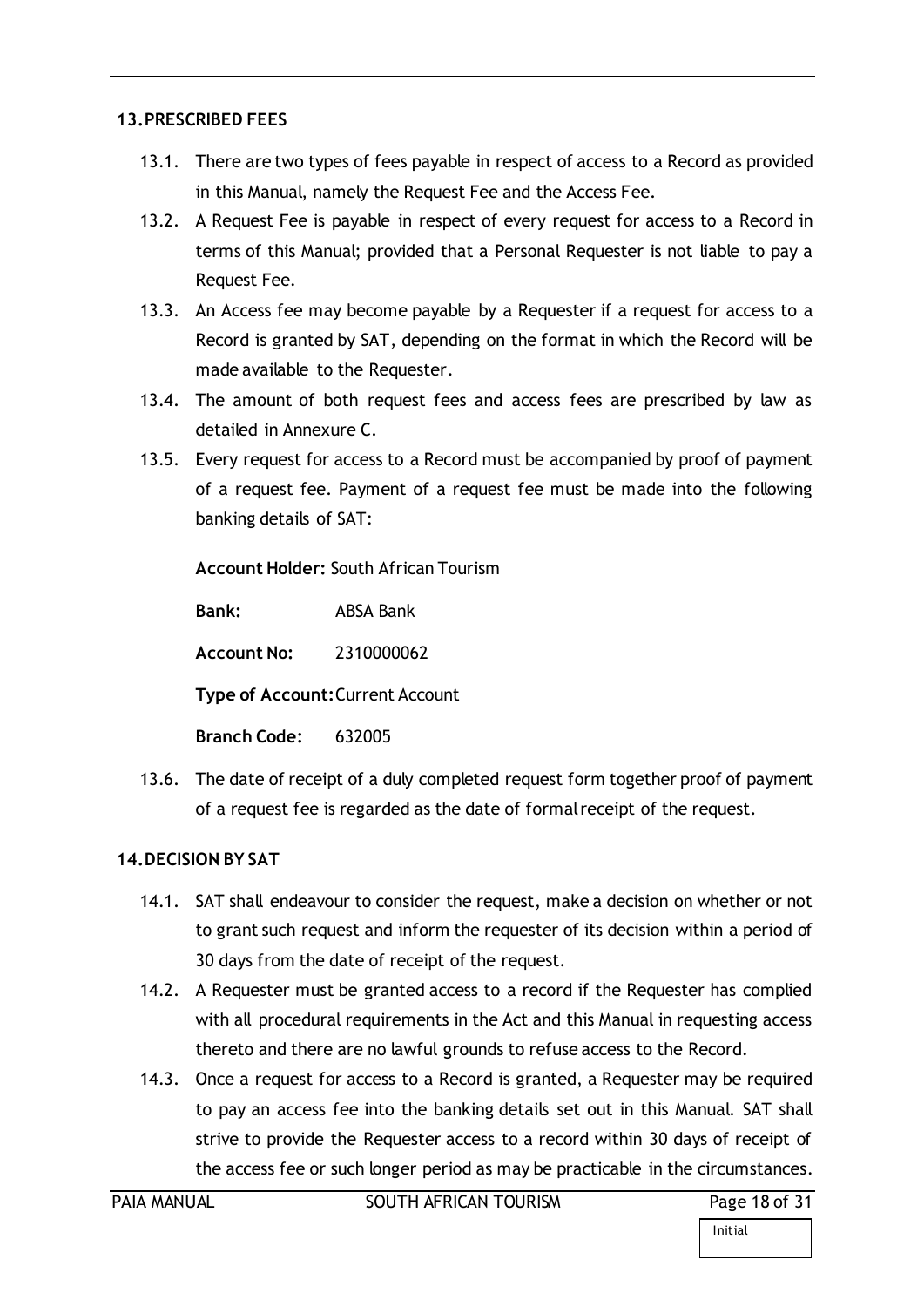- 14.4. A request for access to a Record may be refused on the following grounds:
	- 14.4.1. Mandatory protection of the privacy of a third party who is a natural person;
	- 14.4.2. Mandatory protection of certain records of South African Revenue Services;
	- 14.4.3. Mandatory protection of commercial information of a third party;
	- 14.4.4. Mandatory protection of certain confidential information and protection of certain other confidential information of a third party;
	- 14.4.5. Mandatory protection of safety of individuals and protection of property;
	- 14.4.6. Mandatory protection of police dockets in bail proceedings and protection of law enforcement and legal proceedings;
	- 14.4.7. Mandatory protection of records privileged from production in legal proceedings;
	- 14.4.8. Mandatory protection of research information of a third party and protection of research information of a public body;
	- 14.4.9. For reasons of defence, security and international relations of the Republic;
	- 14.4.10. For reasons of economic interests and financial welfare of the Republic as well as commercial activities of public bodies;
	- 14.4.11. For operational reasons in line with section 44 of the PAIA;
	- 14.4.12. The request is manifestly frivolous or vexatious or would cause a substantial and unreasonable diversion of resources; or
	- 14.4.13. Where granting access would result in SAT contravening its obligations in terms of POPIA.
- 14.5. Notwithstanding the grounds for refusal above, a request must be access where it is in the public interest to do so.

## <span id="page-18-0"></span>**15.INTERNAL APPEAL**

15.1. A requester has a right to lodge an appeal against the following decisions / actions by SAT pursuant to a request for access: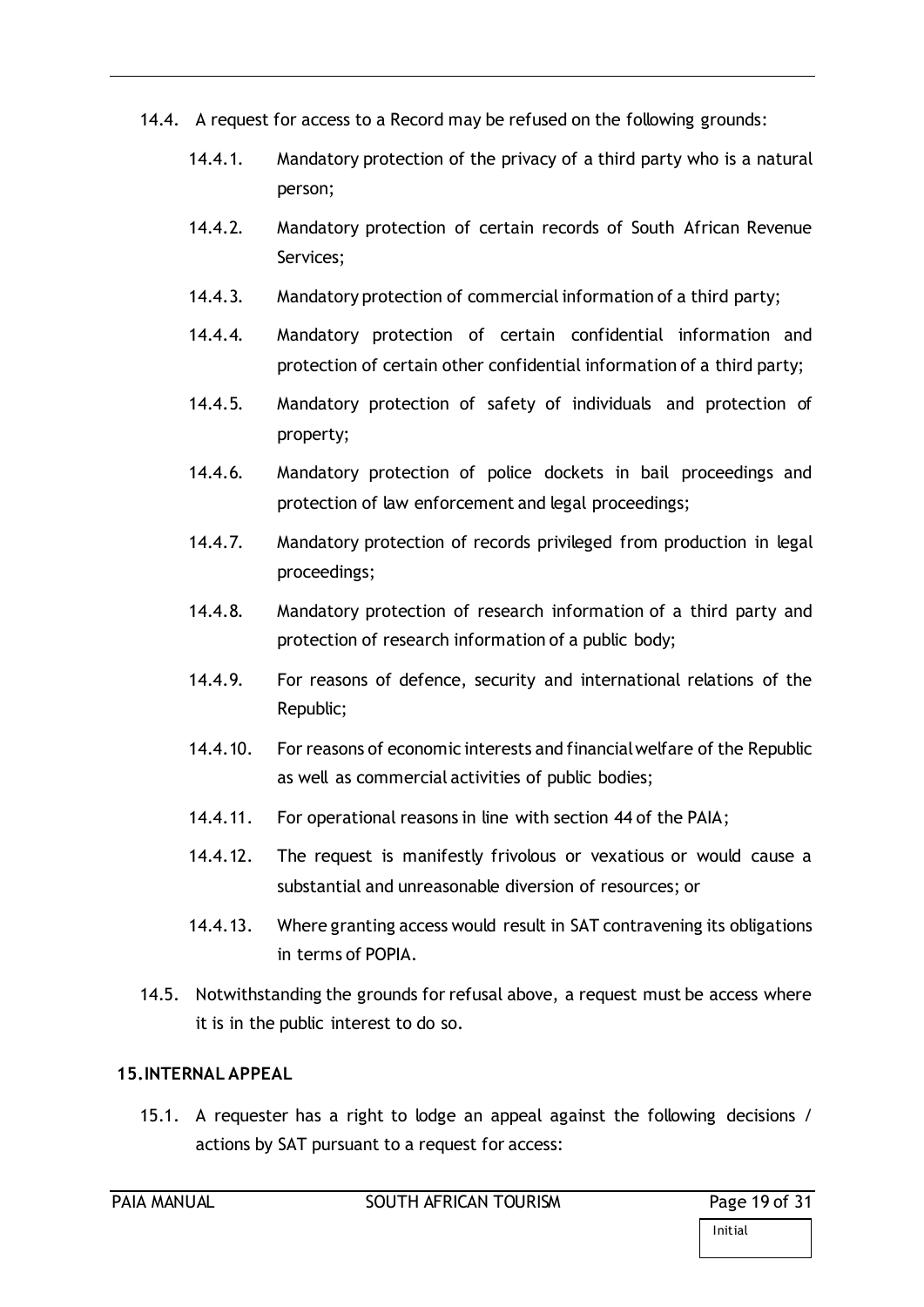- 15.1.1. A decision to refuse access;
- 15.1.2. The access fee required by SAT to provide the Requester with access to a record; and
- 15.1.3. a decision on the form in which access will be given.
- 15.2. An appeal must be lodged in writing by completion of Form B, which is attached to this Manual as Annexure B, within 60 days of receipt of the decision with which the Requester is aggrieved.
- 15.3. A decision on the appeal must be made and the outcome thereof communicated to the Requester, within 30 days of receipt of the appeal.
- 15.4. The decision may either confirm or set aside the decision and where applicable, substitute the decision.

## <span id="page-19-0"></span>**16.APPEAL**

16.1. A requester whose internal appeal is unsuccessful has a right to apply to court within a period of 180 days from the date of receipt of the outcome of the appeal, for appropriate relief.

## <span id="page-19-1"></span>**17.OTHER REMEDIES FOR AN ACT OR FAILURE TO ACT**

- 17.1. In addition to the right to appeal and apply to a court of law as stipulated in this Manual, persons also have the following remedies in respect of acts or omissions to act by SAT:
	- 17.1.1. Lodgement of a complaint with the office of the Public Protector in terms of the Public Protector Act, 1994;
	- 17.1.2. Lodgement of a complaint with the SAHRC in terms of the Human Rights Commission Act, 1994; and
	- 17.1.3. Institution of judicial review proceedings in terms of the Promotion of Administrative Justice Act, 2000.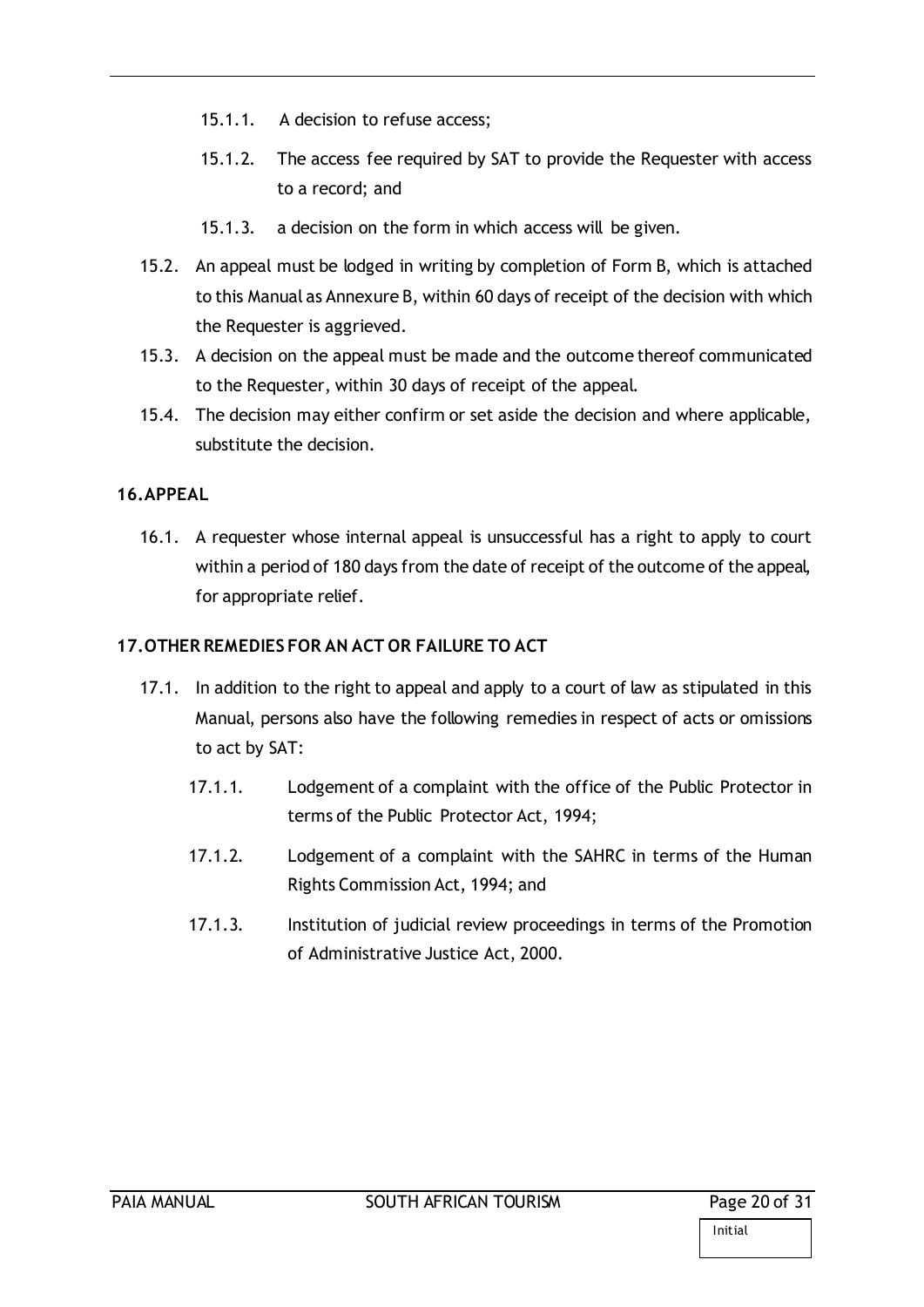#### **Annexure A**

## FORM A

### REQUEST **FOR ACCESS TO RECORD OF** PUBLIC BODY

## (Section 18(1) of the Promotion of Access to Information Act, 2000

(Act No. 2 of 2000)

[Regulation 6]

#### **FOR DEPARTMENTAL USE**

Reference number:

| Request                      | received                                                                     | bγ |
|------------------------------|------------------------------------------------------------------------------|----|
|                              | name and surname of information officer/deputy information officer on (date) |    |
| at                           | (place)                                                                      |    |
| Request fee (if any): R35.00 |                                                                              |    |
| Deposit (if any):            | R                                                                            |    |
| Access fee:                  | R.                                                                           |    |
|                              |                                                                              |    |

…………………………………………….Signature of information officer/deputy Information **Officer**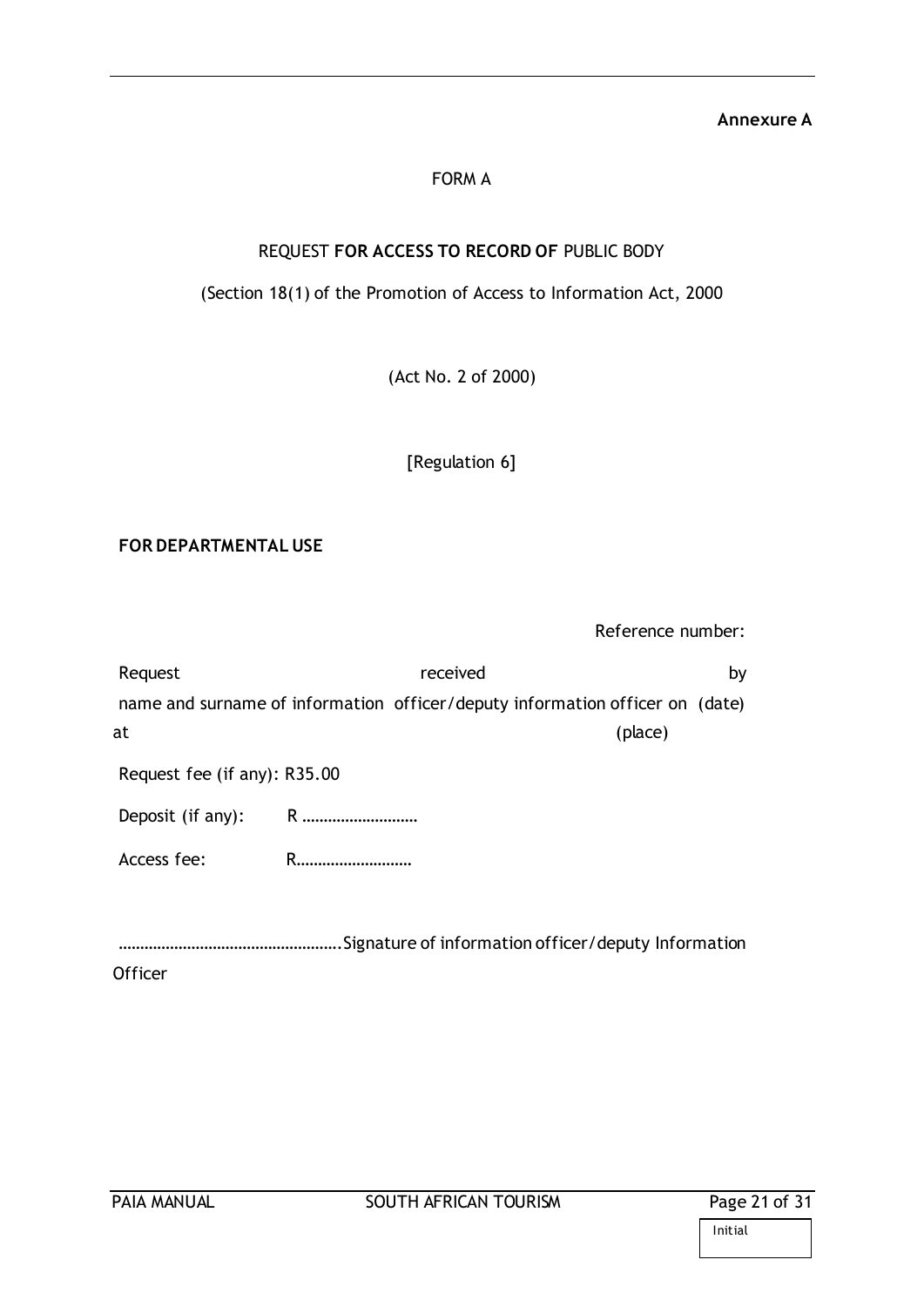### **A Particulars of public body**

The Information Officer/Deputy Information Officer:

### **18.B Particulars of person requesting access to the record**

*(a) The particulars of the person who requests access to the record must be given below.*

*(b) The address and/or fax number in the Republic to which the information is to be sent, must be given.*

*(c) Proof of the capacity in which the request is made, if applicable, must be attached.*

Full names and surname:

Identity number:

Postal address:

Fax number:

Telephone number:

E-mail address:

Capacity in which request is made, when made on behalf of another person: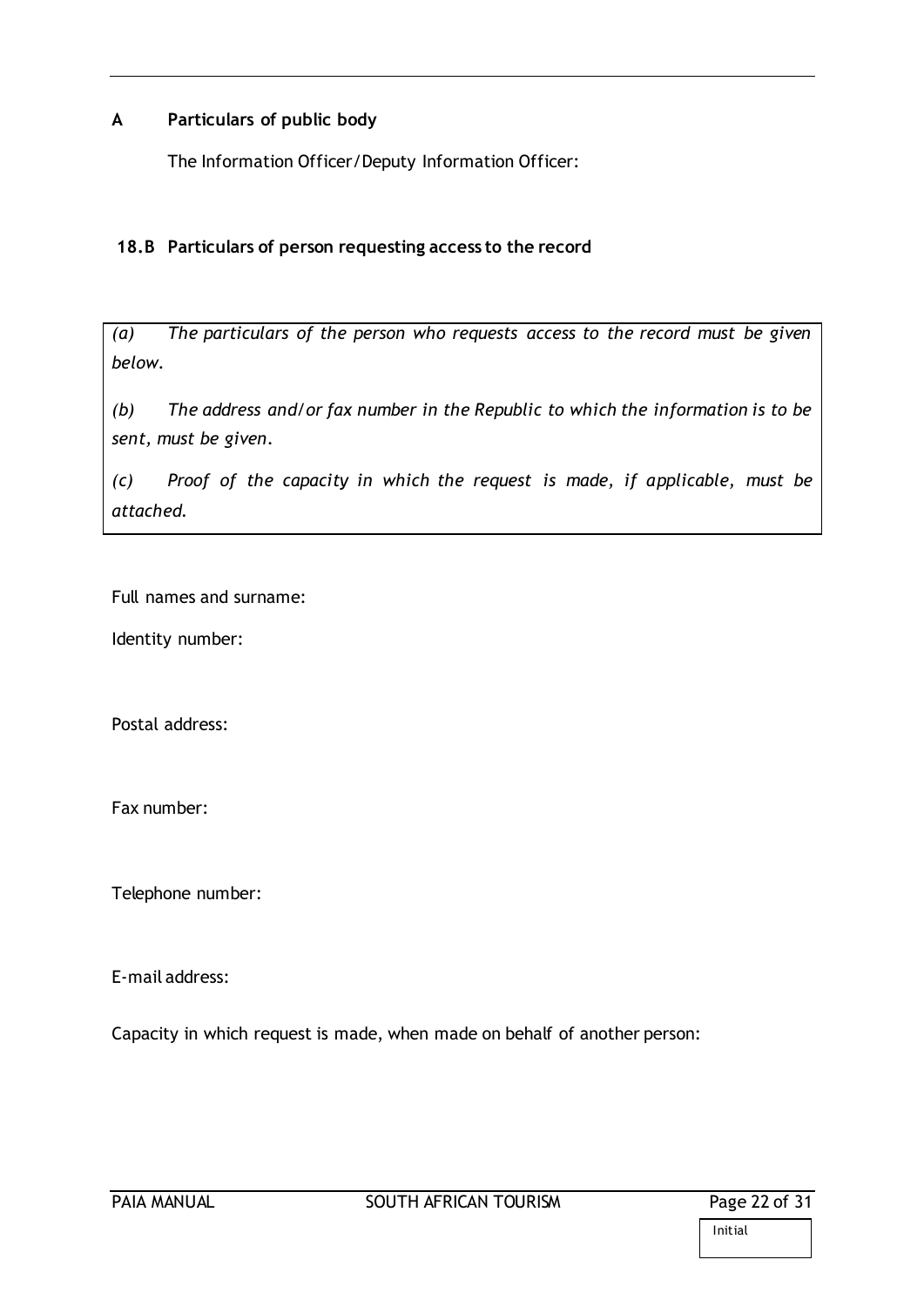## **C. Particulars of person on whose behalf request is made**

*This section must be completed ONLY if a request for information is made on behalf of another person.*

Full example in the names and surname:

Identity number:

**D. Particulars of record**

(a) *Provide full particulars of the record to which access is requested, including the reference number if that is known to you, to enable the record to be located.*

*(b) If the provided space is inadequate, please continue on a separate folio and attach it to this form.* 

**The requester must sign all the** *additional* **folios.**

- 1 Description of record or relevant part of the record:
- 2 Reference number, if available:
- 3 Any further particulars of record:
- **E. Fees**

(a) *A request for access to a record, other than a record containing Personal Information about yourself, will be processed only after a* request fee *has been paid.*

*(b) You will be notified of the amount required to be paid as the request fee.*

*(c) The* fee payable for access *to a record depends on the form in which access is required and the reasonable time required to search for and prepare a record.*

*(d) If you qualify for exemption of the payment of any fee, please state the reason for exemption.*

Reason for exemption from payment of *fees:*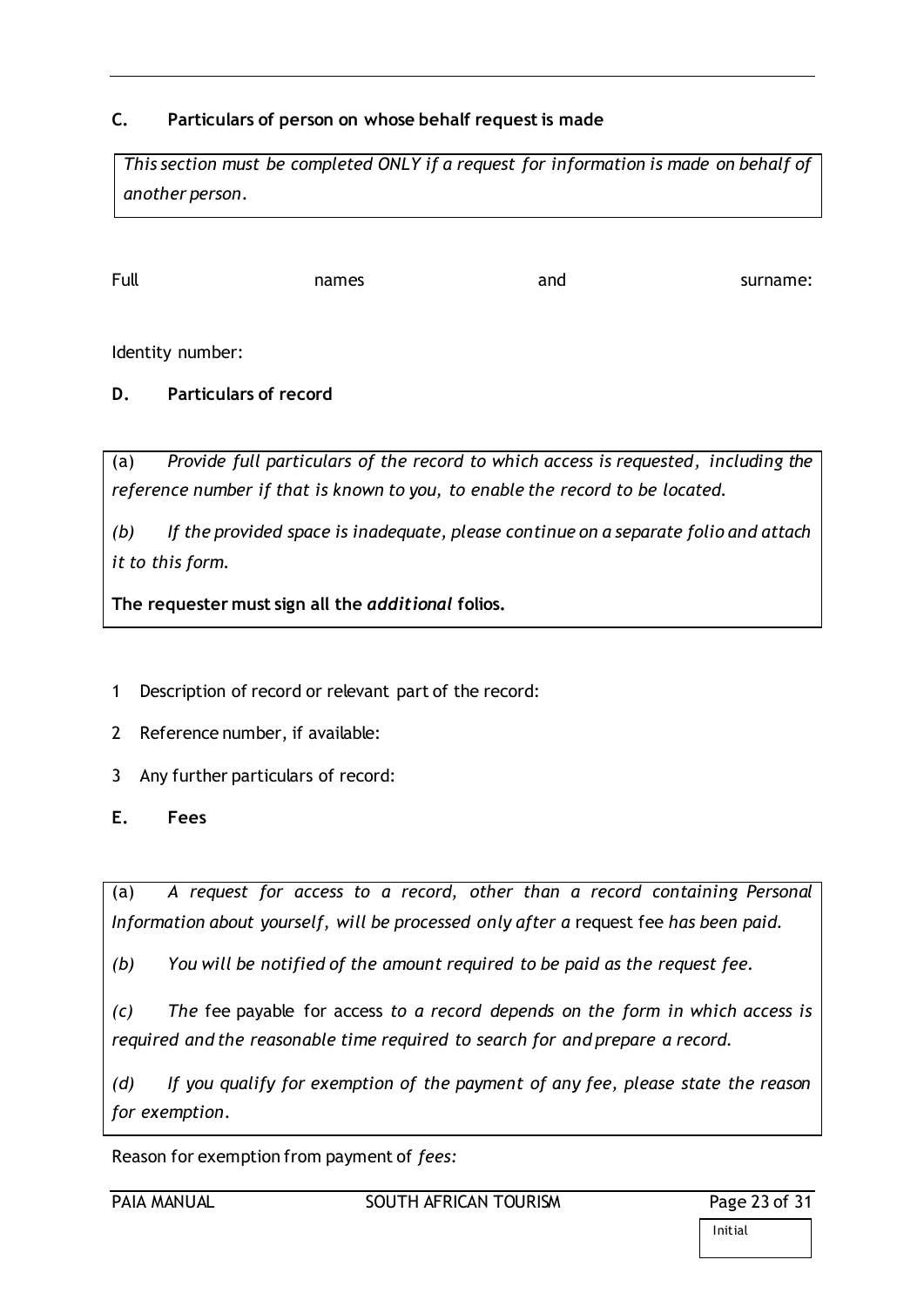### **F. Form of access to record**

*If you are prevented by a disability to read, view or listen to the record in the form of access provided for in 1 to 4 below, state your disability and indicate in which form the record is required.*

| Disability:                                                                    | Form in which record is required:                                               |  |  |
|--------------------------------------------------------------------------------|---------------------------------------------------------------------------------|--|--|
| Mark the appropriate box with an X.                                            |                                                                                 |  |  |
| <b>NOTES:</b>                                                                  |                                                                                 |  |  |
| on the form in which the record is available.                                  | (a) Compliance with your request for access in the specified form may depend    |  |  |
| such a case you will be informed if access will be granted in another form.    | (b) Access in the form requested may be refused in certain circumstances. In    |  |  |
|                                                                                | (c) The fee payable for access to the record, if any, will be determined partly |  |  |
| by the form in which access is requested.                                      |                                                                                 |  |  |
| 1. If the record is in written or printed form:                                |                                                                                 |  |  |
| copy of record*                                                                | inspection of record                                                            |  |  |
| 2. If record consists of visual images -                                       |                                                                                 |  |  |
|                                                                                | (this includes photographs, slides, video recordings, computer-generated        |  |  |
| images, sketches, etc:                                                         |                                                                                 |  |  |
| view the images                                                                | transcription of the<br>copy of the images*<br>images*                          |  |  |
| 3. If record consists of recorded words or information which can be reproduced |                                                                                 |  |  |
| in sound:                                                                      |                                                                                 |  |  |
| T listen<br>the<br>to<br>soundtrack                                            | transcription of soundtrack*                                                    |  |  |
| (audio cassette)                                                               | (written or printed document)                                                   |  |  |
|                                                                                |                                                                                 |  |  |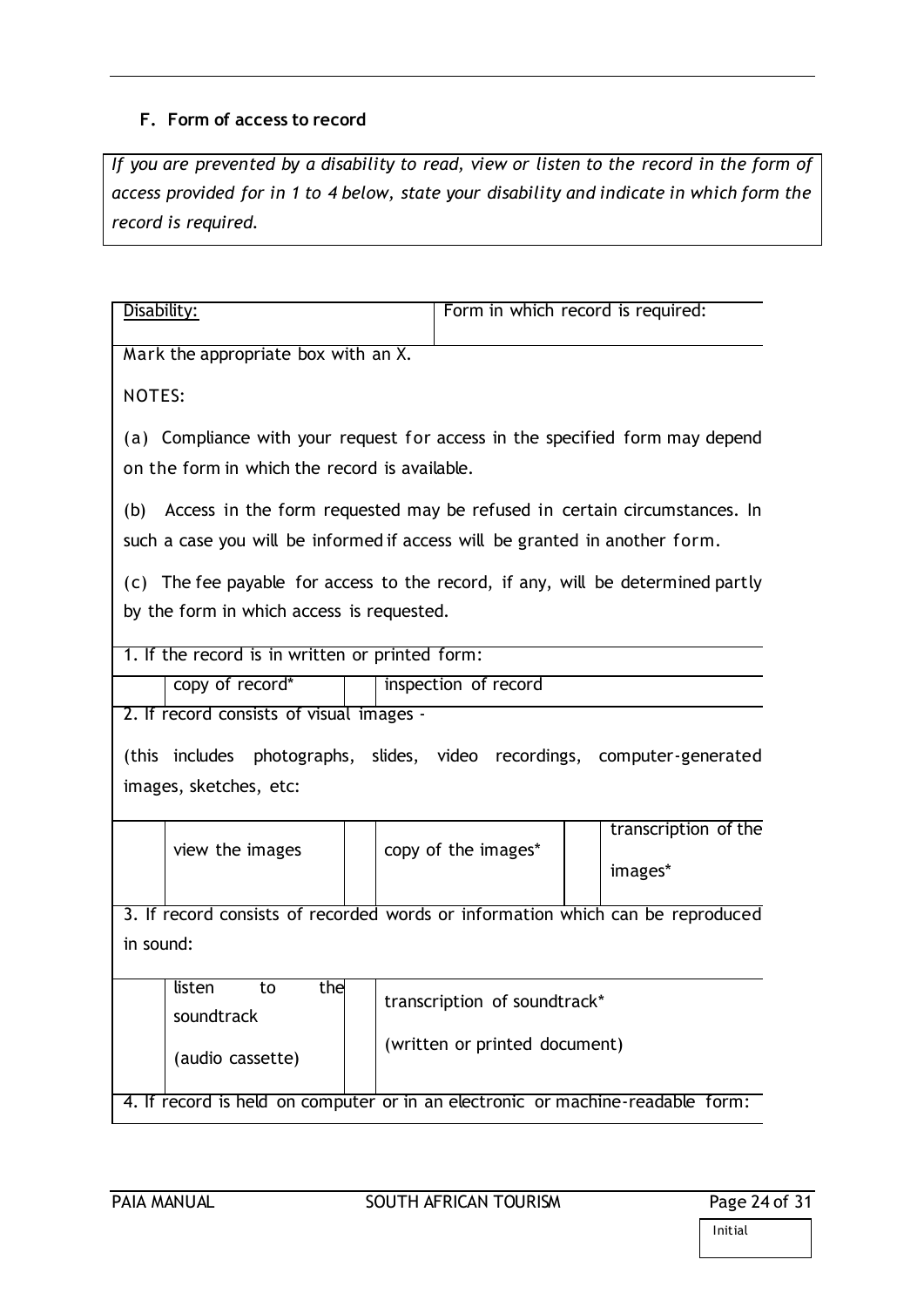|                                            |              |      |    | printed                                                                         | copy | οf  |       |                            | copy in computer    |
|--------------------------------------------|--------------|------|----|---------------------------------------------------------------------------------|------|-----|-------|----------------------------|---------------------|
|                                            | printed      | copy | οf | information                                                                     |      |     |       | readable form <sup>*</sup> |                     |
|                                            | record'      |      |    | derived                                                                         | from | the |       |                            | (stiffy or compact) |
|                                            |              |      |    | record*                                                                         |      |     | disc) |                            |                     |
|                                            |              |      |    | *If you requested a copy or transcription of a record (above), do               |      |     |       |                            |                     |
|                                            | you wish the |      |    |                                                                                 |      |     |       | <b>YES</b>                 |                     |
| copy or transcription to be posted to you? |              |      |    |                                                                                 | NO   |     |       |                            |                     |
| Postage is payable.                        |              |      |    |                                                                                 |      |     |       |                            |                     |
|                                            |              |      |    | Note that if the record is not available in the language you prefer, access may |      |     |       |                            |                     |
|                                            |              |      |    |                                                                                 |      |     |       |                            |                     |
|                                            |              |      |    | be granted in the language in which the record is available.                    |      |     |       |                            |                     |

In which language would you prefer the record?

# **G. Notice of decision regarding request for access**

You will be notified whether your request has been approved/denied. If you wish to be informed in another manner, please specify the manner and provide the necessary particulars to enable compliance with your request.

How would you prefer to be informed of the decision regarding your request for access to the record?

Signed at …………………………….. this ………..day of……………………………20

………………………………………………………..…

SIGNATURE OF REQUESTER / PERSON ON

WHOSE BEHALF REQUEST IS MADE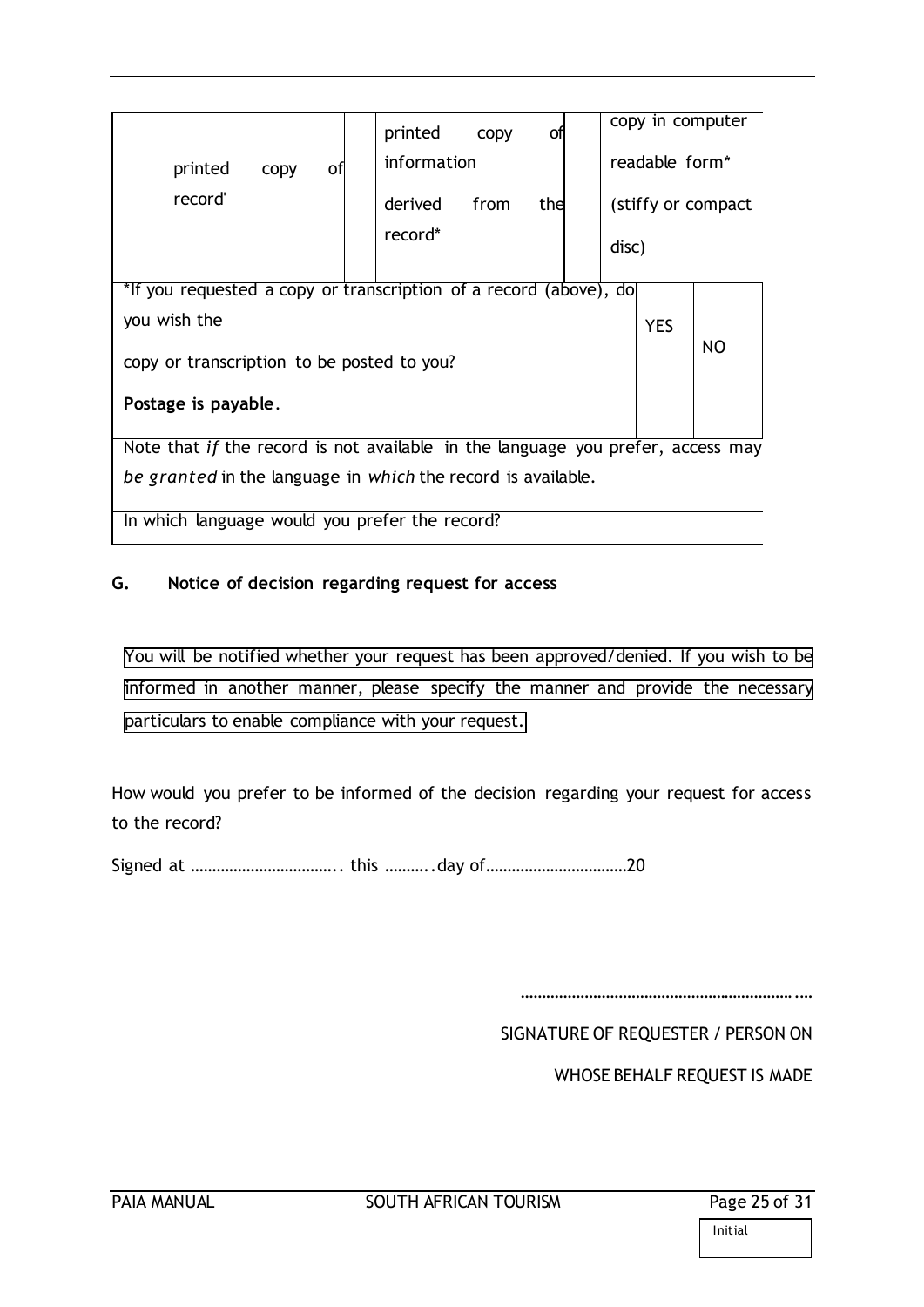#### **Annexure B**

### **FORM B**

### **NOTICE OF INTERNAL APPEAL**

(Section 75 of the Promotion of Access to Information Act, 2000 (Act No. 2 of 2000)

### **[Regulation 6]**

**STATE YOUR REFERENCE NUMBER:**

*NOTE: A person who lodges an internal appeal may have to pay an appeal fee.*

*If an appeal fee is payable, the decision of the internal appeal may be deferred until the fee is paid.* 

#### **A. Particulars of public body**

The Information Officer/Deputy Information Officer:

…………………………………………………………. …………………………………………………………. …………………………………………………………. ………………………………………………… …………………………………………………………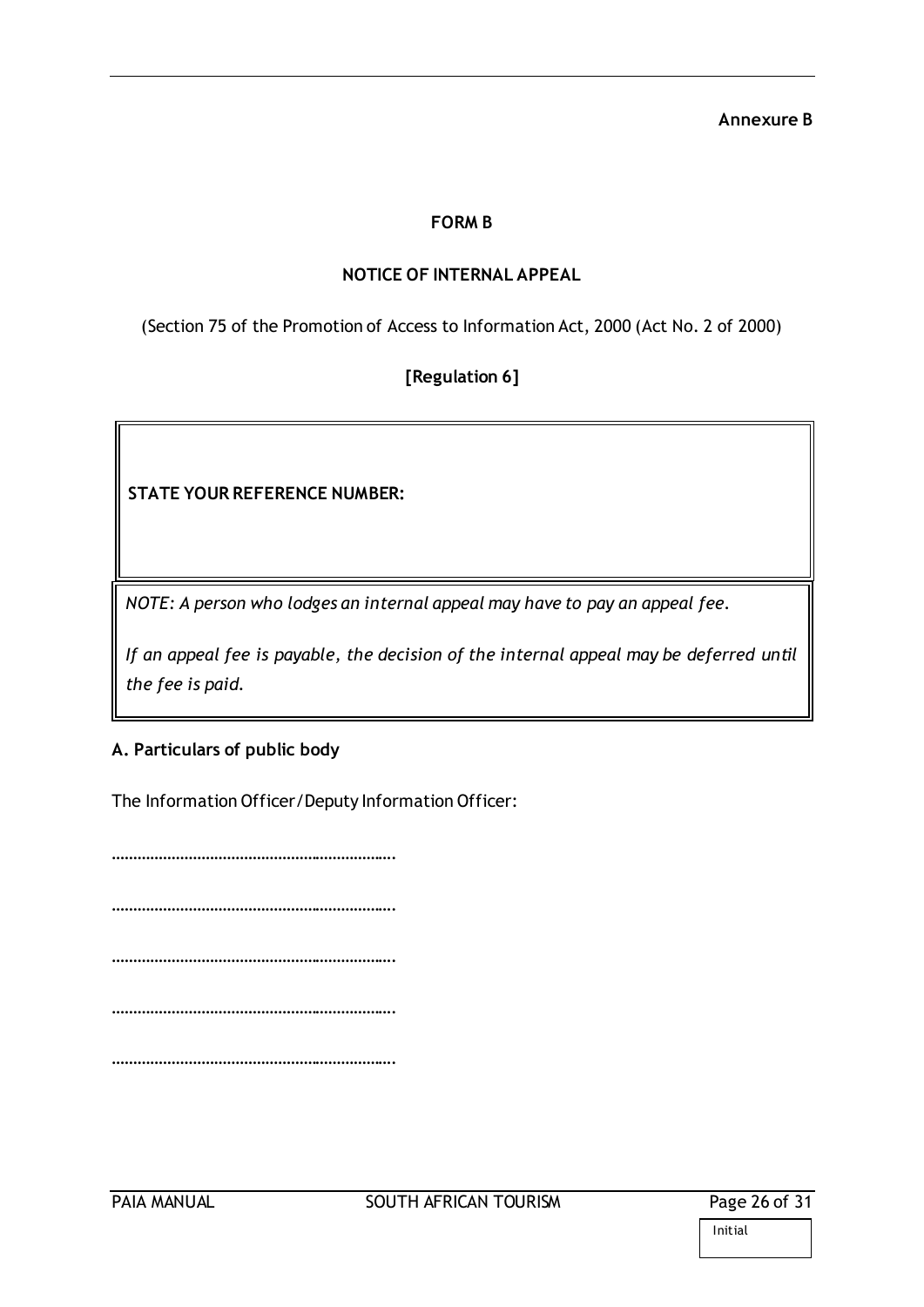# **B. Particulars of requester/third party who lodges the internal appeal**

*(a) The particulars of the person who is lodging the internal appeal, must be completed below.*

*(b) Proof of the capacity in which appeal is lodged, if applicable, must be attached.*

*(c) If the appellant is a third person and not the person who originally requested the information, the particulars of the requester must be stated at C below.* 

| Full names and surname |  |
|------------------------|--|
| Identity number        |  |
| Postal address         |  |
| Fax number             |  |
| Telephone number       |  |
| E-mail address         |  |

Capacity in which an internal appeal on behalf of another person is lodged:

………………………………………………………….……………………………………………………

# **C. Particulars of requester**

*This section must be completed ONLY if a third party (other than the requester) is lodging the internal appeal.*

Full names and surname : ………………………………………………………….

Identity number : ………………………………………………………….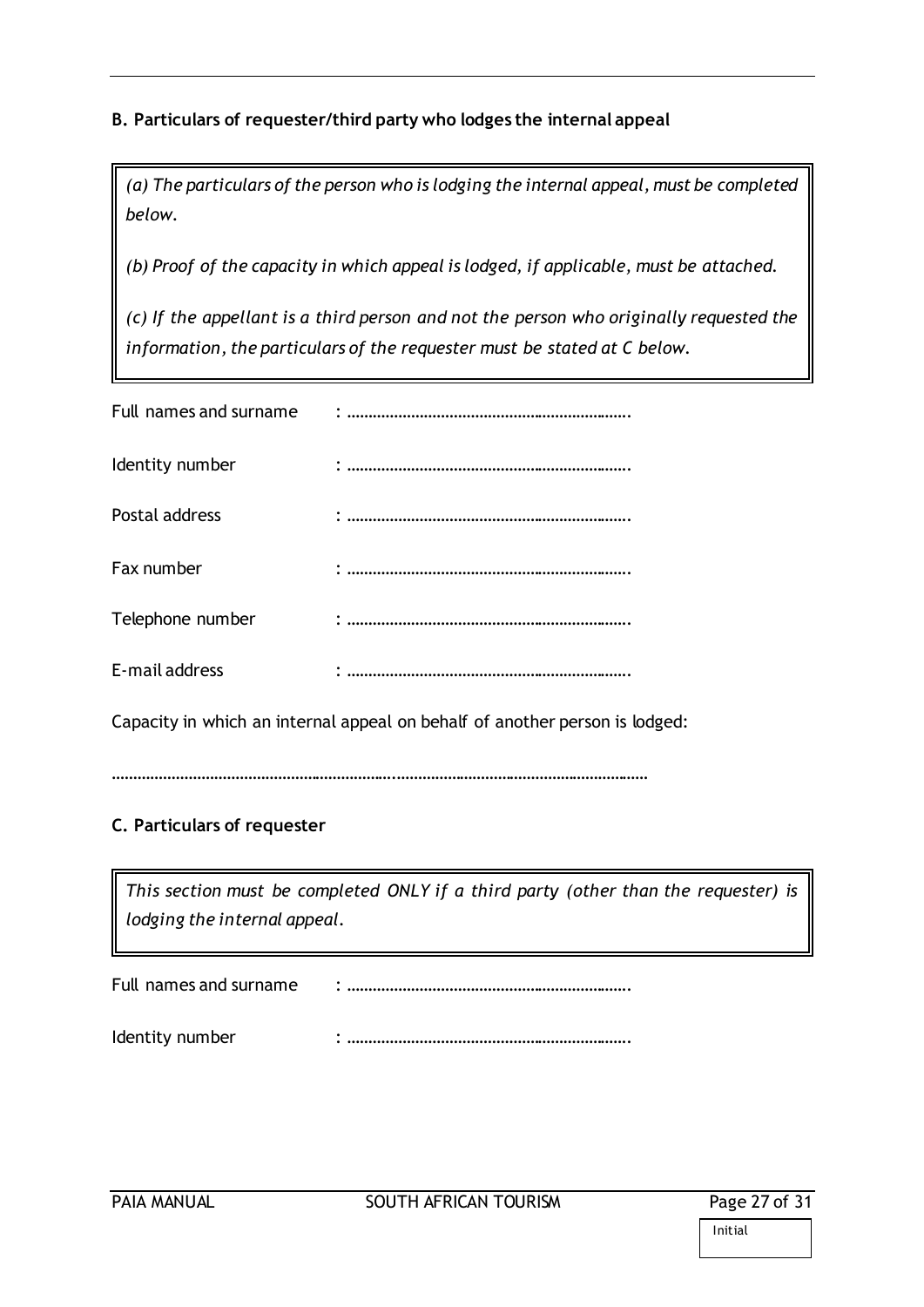## **D. The decision against which the internal appeal is lodged**

*Mark the decision against which the internal appeal is lodged with an "X" in the appropriate box:*

| Refusal of request for access.                                                                                                  |
|---------------------------------------------------------------------------------------------------------------------------------|
| Decision regarding fees determined in terms of section 22 of the Act.                                                           |
| Decision regarding the extension of the period within which request must be<br>dealt with in terms of section 26(1) of the Act. |
| Decision in terms of section 29(3) of the Act to refuse access in the form as<br>requested by the requester.                    |
| Decision to grant request for access.                                                                                           |

#### **E. Grounds for appeal**

If the provided space is inadequate, please continue on a separate folio and attach it to this form. **You must sign all the additional folios**.

State the grounds upon which the internal appeal is based:

………………………………………………………….…………………………………………………… ………………………………………………………….…………………………………………………… ………………………………………………………….…………………………………………………… ………………………………………………………….…………………………………………………… ………………………………………………………….…………………………………………………… ………………………………………………………….……………………………………………………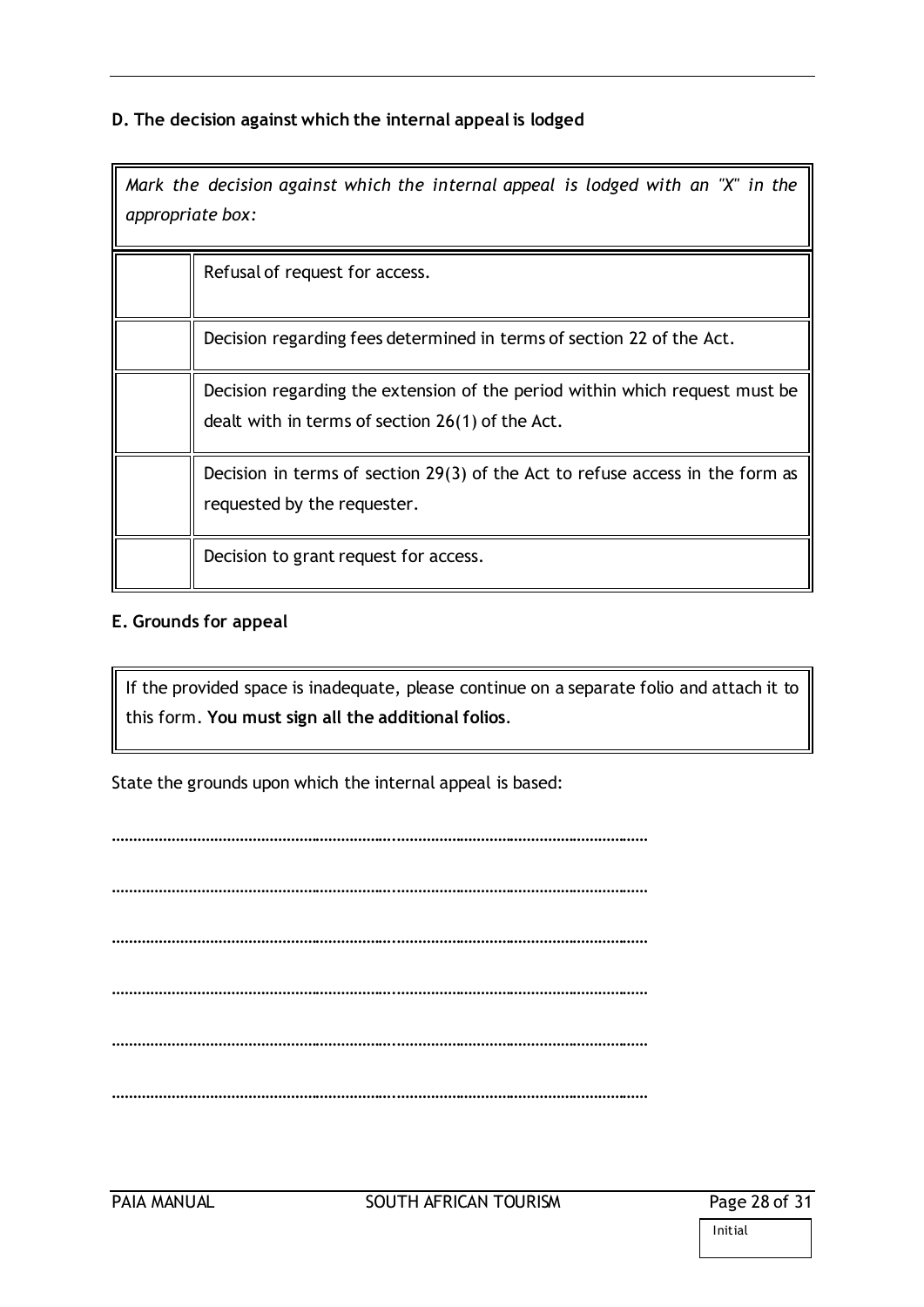State any other information that may be relevant in considering the appeal:

………………………………………………………….…………………………………………………… ………………………………………………………….…………………………………………………… ………………………………………………………….…………………………………………………… ………………………………………………………….…………………………………………………… ………………………………………………………….……………………………………………………

### **F**. **Notice of decision on appeal**

You will be notified in writing of the decision on your internal appeal. If you wish to be informed thereof in another manner, please specify the manner and provide the necessary particulars to enable compliance with your request**.**

State the manner: ………………………………………………………………………………

Particulars of manner: …………………………………………………………………………

Signed at………………………….. this………………….. day…………………….. of 20…..

#### SIGNATURE OF APPELLANT

…………………………………………

Initial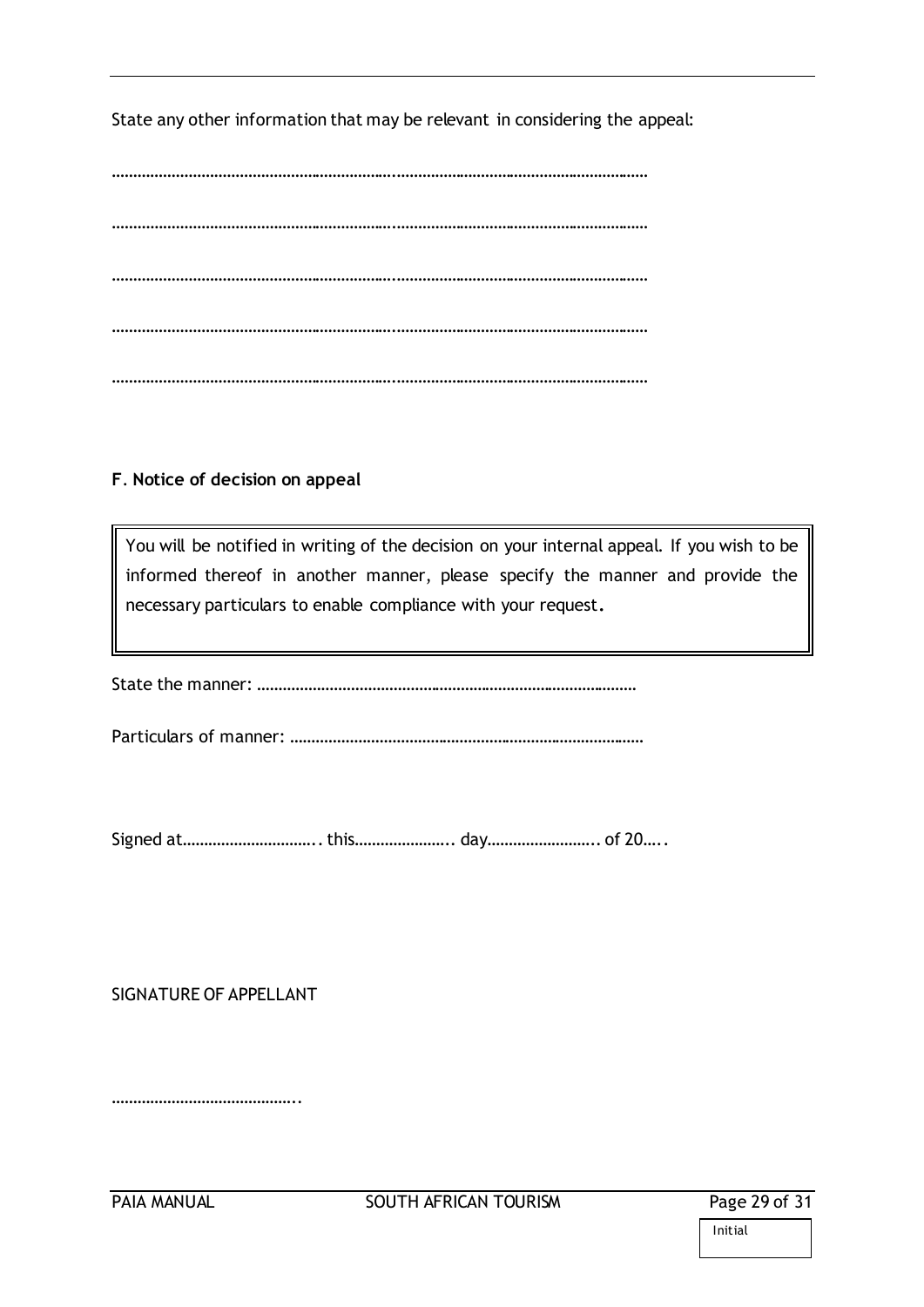### FOR DEPARTMENTAL USE:

### OFFICIAL RECORD OF INTERNAL APPEAL:

Appeal received on (date) by (state rank, name and surname of information officer/deputy information officer).

Appeal accompanied by the reasons for the information officer/deputy information officer's decision and, where applicable, the particulars of any third party to whom or which the records, submitted by information officer/deputy information officer on (date) to the relevant authority.

OUTCOME OF APPEAL:

DECISION OF INFORMATION OFFICER/DEPUTY INFORMATION OFFICER CONFIRMED/SUBSTITUTED BY NEW DECISION

NEW DECISION:

DATE RELEVANT AUTHORITY

DATE RECEIVED BY THE INFORMATION OFFICER/DEPUTY INFORMATION OFFICER FROM THE RELEVANT AUTHORITY: